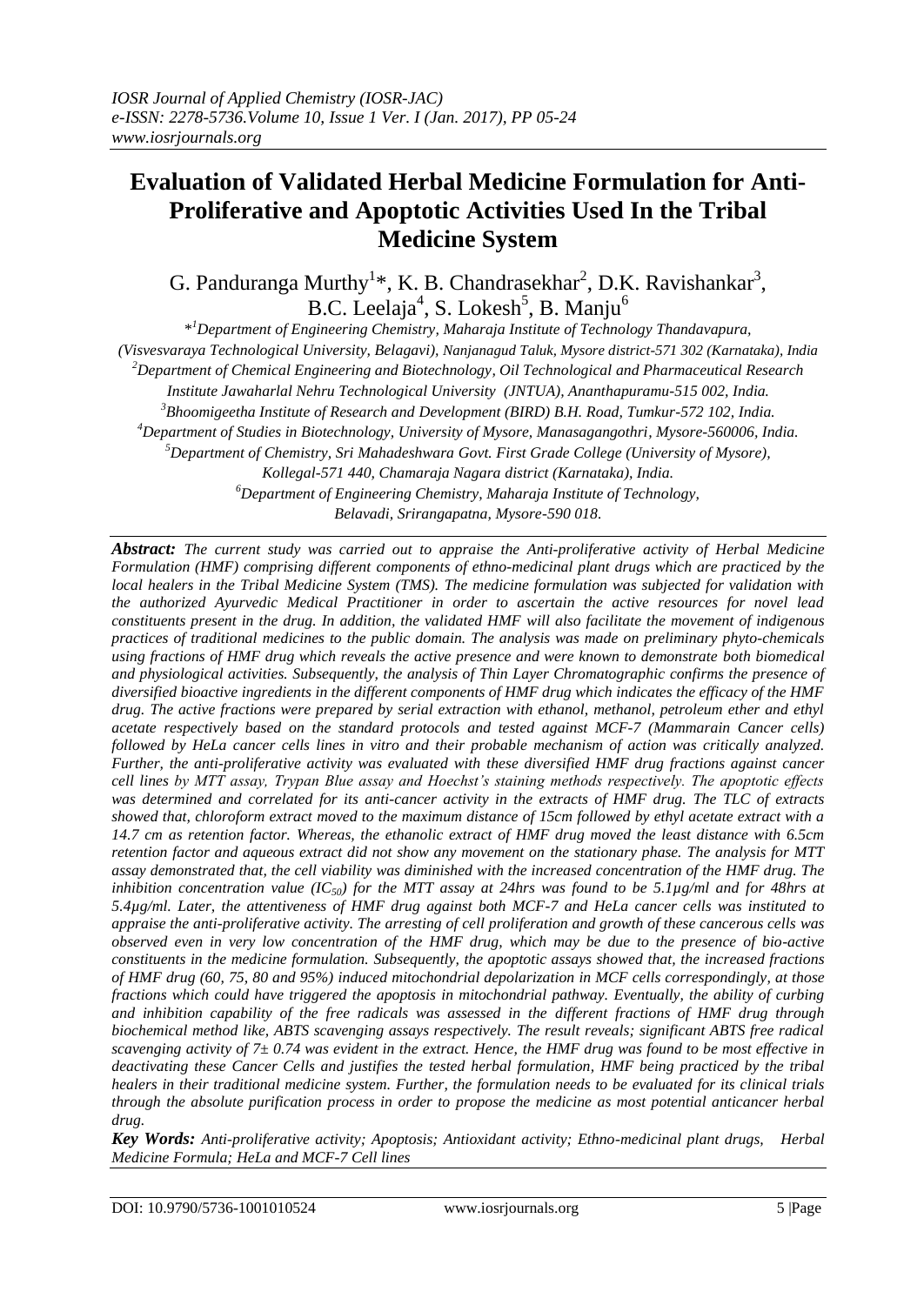# **I. Introduction**

The natural products derived mainly from plants and propose a diverse sequence of active constituents which plays a key role by regulating the biological organization with these natural antioxidants. The remedy using chief constituents of herbal formulation has been significantly accomplished which can facilitate development of most desired drug by breakthrough technology for the benefit of mankind. The large interest is currently being paid by the researchers to explore most potent natural products for their interesting counterpart activities against different ailments apart from anticancer drug research (Van, 1993).

Furthermore, the implication of wide range of medicines towards management and prevention of cancer and associated ailments are explicitly derived either from indigenous or aboriginal plants contribute around 25% of its total effectiveness. It was estimated that, nearly 60-80% of the drugs approved for cancer related therapeutics are derived from plants only. This has protracted the pursuit of efficient antioxidant and anticancer agents from natural sources particularly medicinal plants which are practiced by some ethnic group (Mishra *et al.,*  2008; Boopathy and Karthiresen, 2010). However, the investigations on lead constituents from pant drugs have been recuperated the status by means of getting superior perceptive of their biological importance such as antimicrobial, antioxidant, radical scavenging, anti-proliferative activities (Manian *et al.,* 2008; Caamal, 2011; Gul *et al.,* 2013).

The ethno-medicinal plants were appraised all the way through systematic screening protocols and possess an imperative position in the drug invention and many innovative drugs have been justified with respect to effectiveness of their formulations in different cultures of traditional medicine system. Even though, the beneficial aspects of both synthetic and chemo-typing profile along with molecular modeling are in the front line. Similarly, the medicinal plants remain an essential source of any new-fangled drugs, which further leads to new chemical lead constituents along with the vital role in the biological system. Therefore, bio-prospecting of antitumor drugs from natural products is escalated now and receiving outstanding interest globally due to its target specificity and have no side effects in the therapeutic strategies (Sharma *et al.,* 2011; Sanaz *et al.,* 2012).

Generally, cancer' is a very serious health setback and patients are confronted with undesirable side effects resulting from conventional treatments. The complementary and alternative medicines are optional choices. Some herbal or traditional formulations from oriental medicines in some parts of India were found to be evidence for anti-cancer activities such as, anti-proliferation, anti-angiogenesis and apoptosis (Van, 1993; Manian *et al.,*  2008; Atjanasuppat *et al*., 2009; Al-Rashidi *et al.*, 2011). In Karnataka, many herbal, folklore medicines, and traditional medicine formulas have been used extensively as complementary medicines without any proven evidence of their effectiveness in the biological system. Hence, after interviewing traditional or tribal medicine men in the province of Biligirirangana Hills (Chamarajanagara district of Karnataka, it was noticed practically that, an herbal formulation (pre-prepared) used to treat cancer related ailments such as, breast, lung and liver cancers was preferred in the study. This tribal herbal formulation merits investigation for the anti-proliferative activity of its crude-aqueous extracts and its each plant component of the Herbal Medicine formulation against human cancer cells (Ravishankar and Murthy, 2011).

Mammarian cancer or breast cancer is the most numerous malignancies among women are the leading cause of death due to cancer related ailments and the consequential of the metastatic development of primary stage of cell tumors are of great concern (Jemal *et al.,* 2006). The possible exploration of plants based medicine formulations in the treatment of different diseases together with cancers is inevitable. This would be the very basis for innovations via modern medical science, as they are considered to be vast sources of new-fangled drugs (Jones *et al.,* 2006; Kim, 2008; Aune *et al.,* 2009; Hasan *et al.,* 2011; Woo and Kim, 2011). The discovery and production of drugs has been dominated by the synthetic chemistry which further facilitate both target specific and non-target drugs. Therefore, the specific protocol was established to ascertain and production of the potential drugs from bioactive plants and their extracts of active fractions will create a platform to provide new and novel products for disease management via strategic treatments but, prevention is still sizeable. Besides, the antitumor area has the greatest impact by the active constituents derived from plant drugs, where drugs like vinblastine, vincristine, taxol, and camptothecin have improved the chemotherapy of some cancers in a remarkable way.

The plants based medicines are stable which have unlimited capacity to produce active constituents that in turn attract researchers in the quest for innovative, novel and active chemotherapeutics (Lampronti *et al.,* 2003; Ravelo *et al*., 2004; Itharat*,* 2004; Jemal, 2006; Aune *et al.,* 2009). The long-lasting search for new-fangled anticancer lead molecules in plant medicines and traditional foods is a realistic and promising strategy for its prevention (Anusha and Murthy, 2010) in the daily life. But, in accordance with this worldwide trend of cancer related ailments and increased mortality rate, the current study was undertaken to evaluate the extracts of validated Herbal Medicine Formulation (HMF) for anti-proliferative and apoptotic activities which are being practiced by Tribal healers in the Traditional Medicine System (TMS) for Cancer and related ailments.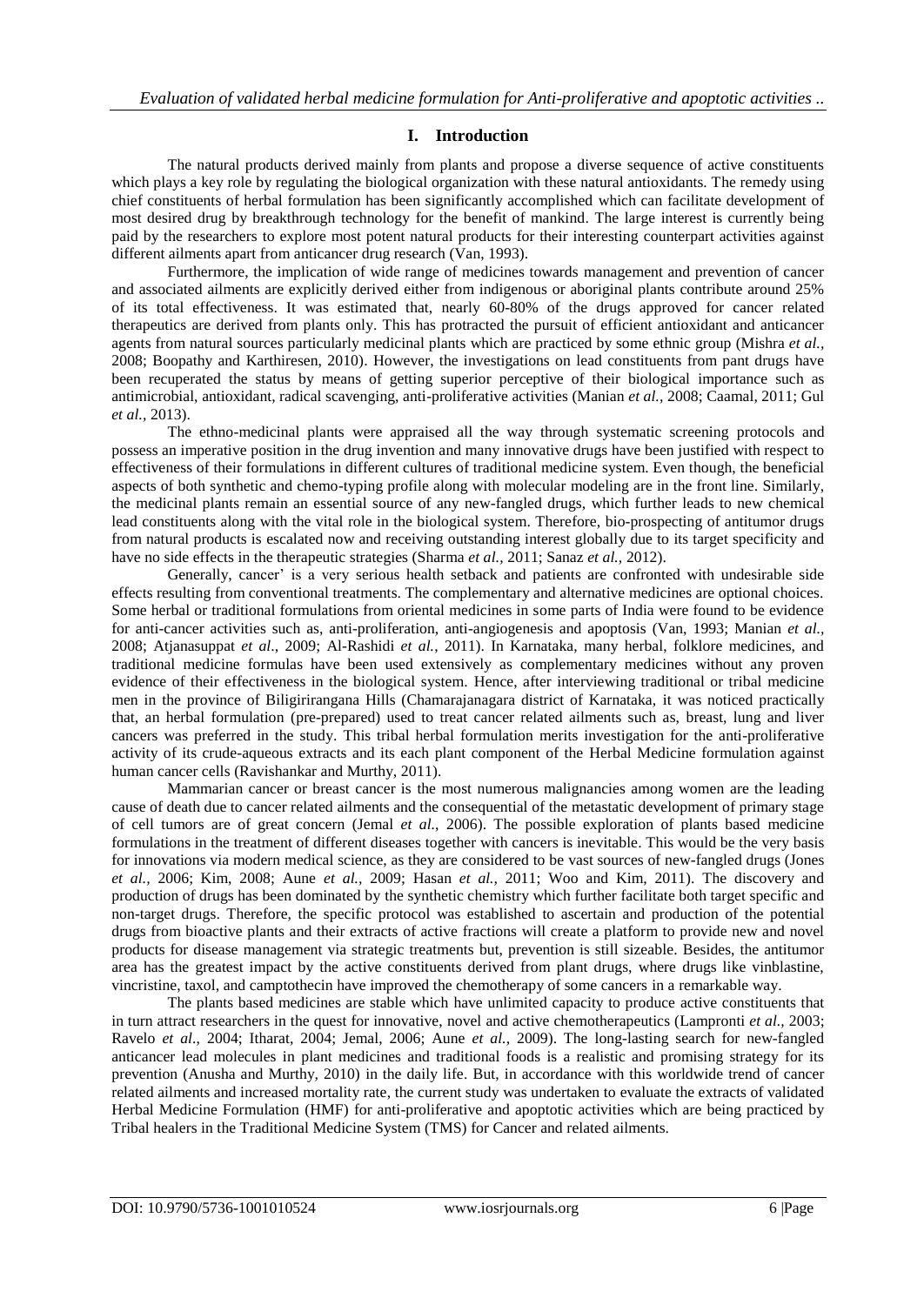## **Ethno-medicinal plant drugs**

# **II. Materials and Methods**

The different parts of five ethno-medicinal plant drugs, *A. serphyllifolia* (leaves)*, D. hispida* (tubers)*; G. mauritiana* (leaves)*; N. nimmoniana* (leaves) *and R. densiflora* (whole plant) were collected from different tracts/regions of B.R. Hills of Chamaraja Nagara districts of Karnataka (**Fig. 1A-H**).

#### **Instruments**

The instruments such as, Electric blender, Microscope (Olympus), Muffle furnace (Meta lab, Scientific industries, Mumbai), Centriguge (REMI R-4C & 8RC Centrifuge Machine Bengaluru), Soxhlets Apparatus (Multiple Units), Flash Evaporator, Shaker incubator, Laminar Air Flow (Meditech, Chennai), Spectrophotometer (UV/Visible, Elico Limited, Hyderabad) etc. were employed in the study.

## **Chemicals**

In the study, the standard chemicals of analytical grade were used namely, Picric acid,  $\alpha$ -naphthol, Benedict's reagent, 5% Ferric chloride, 1%Gelatin, 10% sodium hydroxide, Alcohol, Biuret's reagent, Ninhydrine reagent, Lead acetate, NaOH, Conc.H<sub>2</sub>SO<sub>4</sub>, copper sulphate, dimethylsulfoxide (DMSO), di-sodium hydrogen orthophosphate (Na2HPO4), ethylenediamine tetracetic acid (EDTA), Folin Ciocalteu's phenol (FC) reagent. Besides, the chemicals used in the study were of, 3(4,5-dimethylthiazol-2-yl)2,5-diphenyl-tetrazolium bromide (MTT), rutin, gallic acid followed by ferric chloride (FeCl<sub>3</sub>), hydrogen peroxide (H<sub>2</sub>O<sub>2</sub>), Hydroxylamine hydrochloride, sodium dodecyl sulphate (SDS), magnesium sulphate (MgSO4), potassium chloride (KCl), magnesium chloride (MgCl<sub>2</sub>), sodium hydroxide (NaOH), sodium chloride (NaCl), sodium dihydrogen-orthophosphate (NaH2PO4), trichloroacetic acid (TCA), and Tris-HCl were obtained from Sisco Research Lab., (Mumbai, India). Additionally, other specific solvents and reagents of analytical grade were used in the studies, which were procured from authorized S.D. Fine chemicals Pvt. Ltd., followed by Merck, India. The media like, agar, cholesterol, hypochlorite solution, proteose peptone and yeast extract were procured from Hi-Media, (Mumbai), India (Deng *et al.,* 2006; Zakaria *et al.,* 2011).

#### **Interaction with Tribal Medicine Men and collection of Ethno-medicinal plants**

The interactions were conducted intermittently with Tribal Medicine Men at the different locale of Biligirirangana Hills, Karnataka (during the period, 2013-2014) with a semi-structured questionnaire. The data on Medicine formulation and responsible plant components were documented and the Herbal Medicine Formulations (HMF) and individual ethno-medicinal plant materials were obtained from the Tribal Medicine Men (Fig. 3A-J). The particulars on atypical practiced medicine formulation comprising different parts of ethno-medicinal plants such as, *Andrographis serphyllifolia,* Vahl *(leaves), Discorea hispida,* Dennst*,* (tubers)*; Glycosmis mauritiana*  Tanaka*,* (leaves)*; Nothapodytes nimmoniana* Blume (leaves) *and Rawolfia densiflora* (Wall.) Benth & Hook (whole plant) respectively were explicitly collected during the interaction. The plants species were identified and authenticated by consulting a taxonomist followed by standard flora, correspondingly, the plant materials were deposited at Bhoomigeetha Institute of Research & Development, (Tumkur), Karnataka, India. The baseline informations of selected ethno-medicinal plants are represented in the Table 1.

## **Validation of Tribal Medicine Formulation (HMF)**

The different plants samples of Tribal medicine formulation were scientifically validated based on their physical characteristics in association with an authorized Ayurvedic practitioner, Nisarga Ayurveda Research Foundation, Sakaleshpur, Hassan district, India (Table 1). The standard protocols were identified and the methodology was employed in the present study based on the descriptions of Chaithra (2013).

## **Preparation and Processing of HMF**

The collected ethno-medicinal plant materials of HMF were subjected for unraveling different desirable parts like, leaves, stem, root/ tubers from the main plants or whole plant parts. The different parts of the selected ethno-medicinal plant drug materials were subjected for shade drying for 20 days to ensure that, the active constituents were free from decomposition and possibility of photo-chemical degradation was also monitored. The whole HMF formula and its components were extracted by following the traditional process *i.e.*, boiling with water for 15 minutes followed by filtering the same using muslin cloth then, the filtrates were dried by means of lyophilization processes. Further, the dried extracts of HMF were examined to determine antioxidant, antiproliferative and apoptotic activities as per the standard analytical procedures (Anonymous, 2002).

## **Preparation of Solvent extracts**

The air-dried components of the HMF drug were powdered using a suitable mechanical grinder to obtain a coarse powder, which was then subjected to successive solvent extraction with ethanol, methanol and petroleum ether in a soxhlet apparatus. The material was dried in hot air oven at 40°C each time before extracting with the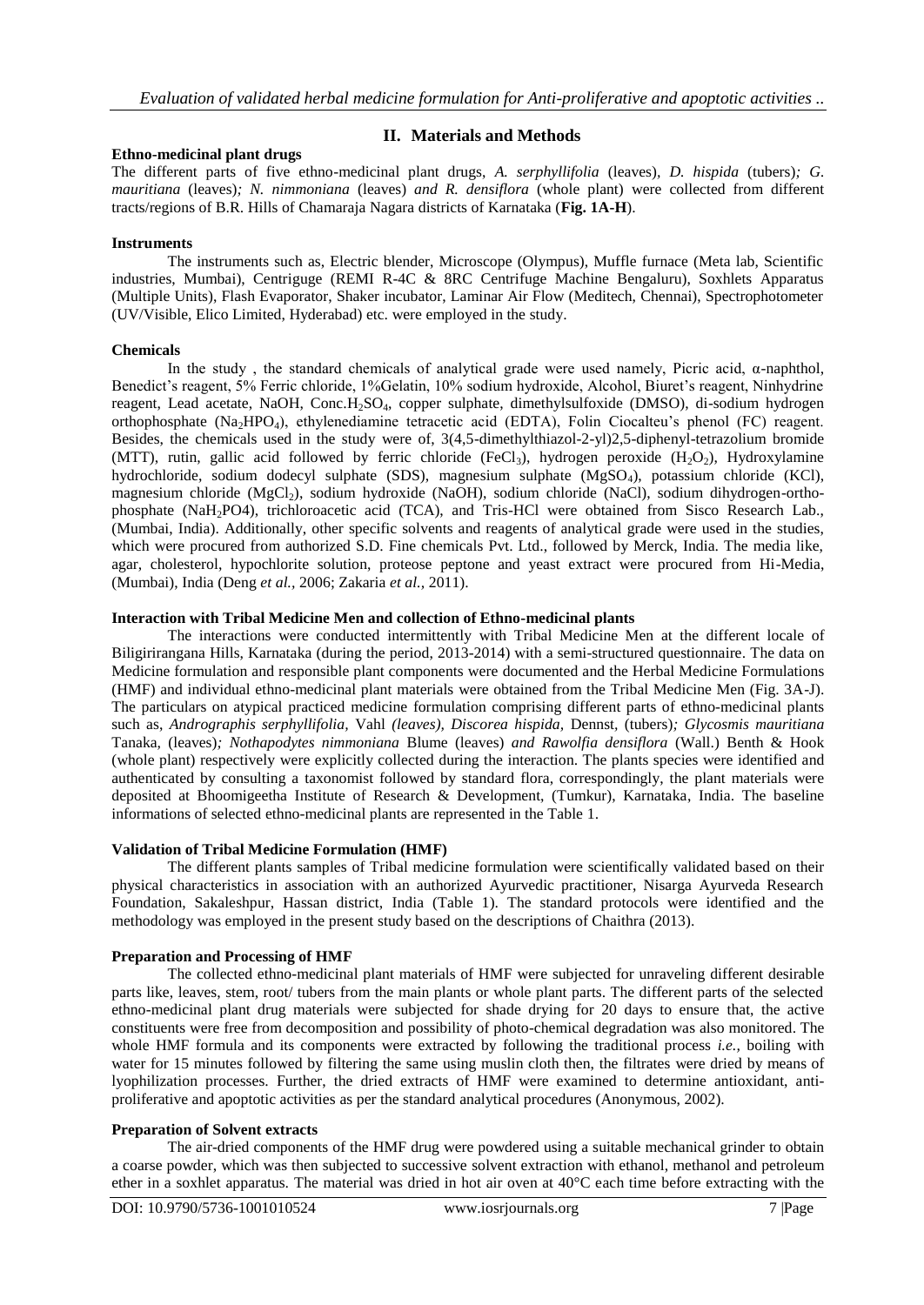next solvent. The extracts were then filtered through a Whatman No.1 filter paper and concentrated to the dry mass using rotary evaporator. The extraction process was repeated for three times at different time intervals. The yield of each extract was measured and residues were stored in dark glass tubes for further analysis.

# **Phyto-chemical analysis of EMP and HMF**

The extracts from ethno-medicinal plant (EMP) drugs and Tribal Medicine Formulation (HMF) were used for the Phyto-chemical analysis qualitatively for the detection of carbohydrates, proteins followed by the secondary metabolites like alkaloids, flavonoids, terpenoids, steroids, tannins, saponins and total phenols etc. The aqueous extracts of the plant was subjected to qualitative chemical screening for the identification of the alkaloids, flavonoids and tannins using standard procedures (Trease, G. E.; and Evans 1996; Kokate *et al.,* 2004; Mondal, *et al.,*2013).

## **ABTS radical scavenging activity**

The ABTS assay (2, 2-azinobis 3-ethylbenzothiazoline-6-sulfonic acid) was performed by preparing a stock solution which is consisting of 7 mM ABTS solution and 2.45 mM potassium persulfate solution at equal proportion. This was subjected for incubation at room temperature for 12h during dark condition that was further yielded a dark colored solution which contains radicals of ABTS. Subsequently, to perform each assay, the fresh working solution was prepared by mixing stock solution with methanol **(**50%) and the initial absorbance was  $0.700 \div 0.02$ ) at 745 nm at 30°C temperature. Further, the extracts of ethno-medicinal plant drugs and tribal medicine formulation were used at variable concentrations (50-3000μg/ml). Then, these concentrations were subjected for reaction with known volume (3 ml) of ABTS solution and the absorbances were taken at 734 nm. Meanwhile, the ascorbic acid was taken as positive control. Finally, the radical scavenging activity was assessed based on the percent activity of ABTS and calculated the value as per the standard formula (Re *et al.,* 1999).

ABTS radical scavenging activity (%) = Control OD – Sample OD  $\times$  100 Control OD

## **Thin Layer chromatography (TLC)**

Thin layer chromatography (TLC) is a [chromatography](http://en.wikipedia.org/wiki/Chromatography) technique used to separate diverse concoction of bioactive constituents. Thin layer chromatography is performed on a sheet of glass, plastic, or aluminum foil, which is coated with a thin layer of [adsorbent](http://en.wikipedia.org/wiki/Adsorbent) material, usually [silica gel,](http://en.wikipedia.org/wiki/Silica_gel) [aluminium oxide,](http://en.wikipedia.org/wiki/Aluminium_oxide) or [cellulose.](http://en.wikipedia.org/wiki/Cellulose) This layer of adsorbent is known as the [stationary phase.](http://en.wikipedia.org/wiki/Stationary_phase) After the sample has been applied on the plate, a [solvent](http://en.wikipedia.org/wiki/Solvent) or solvent mixture (known as the [mobile phase\)](http://en.wikipedia.org/wiki/Mobile_phase) is drawn up the plate via [capillary action.](http://en.wikipedia.org/wiki/Capillary_action) Because different [analytes](http://en.wikipedia.org/wiki/Analyte) ascend the TLC plate at different rates, separation is achieved and the compounds in the extracts gets separated based on their affinity. The fluorescence bands were observed at 254nm (short wavelength) in UV light followed by 366 nm (long wavelength) using UV light in the respective plates. After the run, plates were dried and sprayed with NP/PEG reagents were used to detect the bands on the TLC plates and the observation of chromatograms was done under long wavelength UV followed by visible light. The movement of the active compound was expressed by its retention factor (Rf), values were calculated for different samples (Wagner and Bladt, 2009).

# $Rf =$  Distance travelled by the solute Distance travelled by the solvent front TLC plates

## **Cell Lines and Cell Culture Preparation**

The Cell- lines used in this study were of estrogen receptor–positive 'MCF-7' breast cancer cells and cervical 'HeLa' cancer cells. The MCF-7cancer cells were cultured in 89% DMEM and 10% FBS along with 1% penicillin/streptomycin. Similarly, the HeLa, cells were cultured in 89% RPMI 1640 with 10% FBS and 1% penicillin/streptomycin. All the cells were cultured at 37  $\degree$ C at 95% humidity and 5% CO<sub>2</sub> for 3 days as they reached 80%–90% confluency. Subsequently, the spent medium was removed and replaced with fresh medium and incubated again for 24 h. The cell cultures were then washed with PBS 1–2 times and were suspended using trypsin-EDTA and finally, fresh medium was added to the cells (Evan and Vousden, 2001).

## **Anti-proliferative activity**

Anti-proliferative activity was measured by MTT assay and that was performed using 96-well plate at a cell density of 3 x 103 cells/well. The cancer cells, MCF-7 and HeLa were subjected for analysis using precultured by Minimum Essential Medium (MEM) containing 10% Fetal Bovine Serum (FBS) and as per their specificity described above. All the cell lines were pre-cultured for 24 h before confronting with variable concentration of the extracts *i.e.,* 10, 30, 100, 300, and 1,000 μg/ml. Then, phosphate buffer saline (PBS) was used as negative control and adriamycin was used as positive control, finally subjected for incubation as per the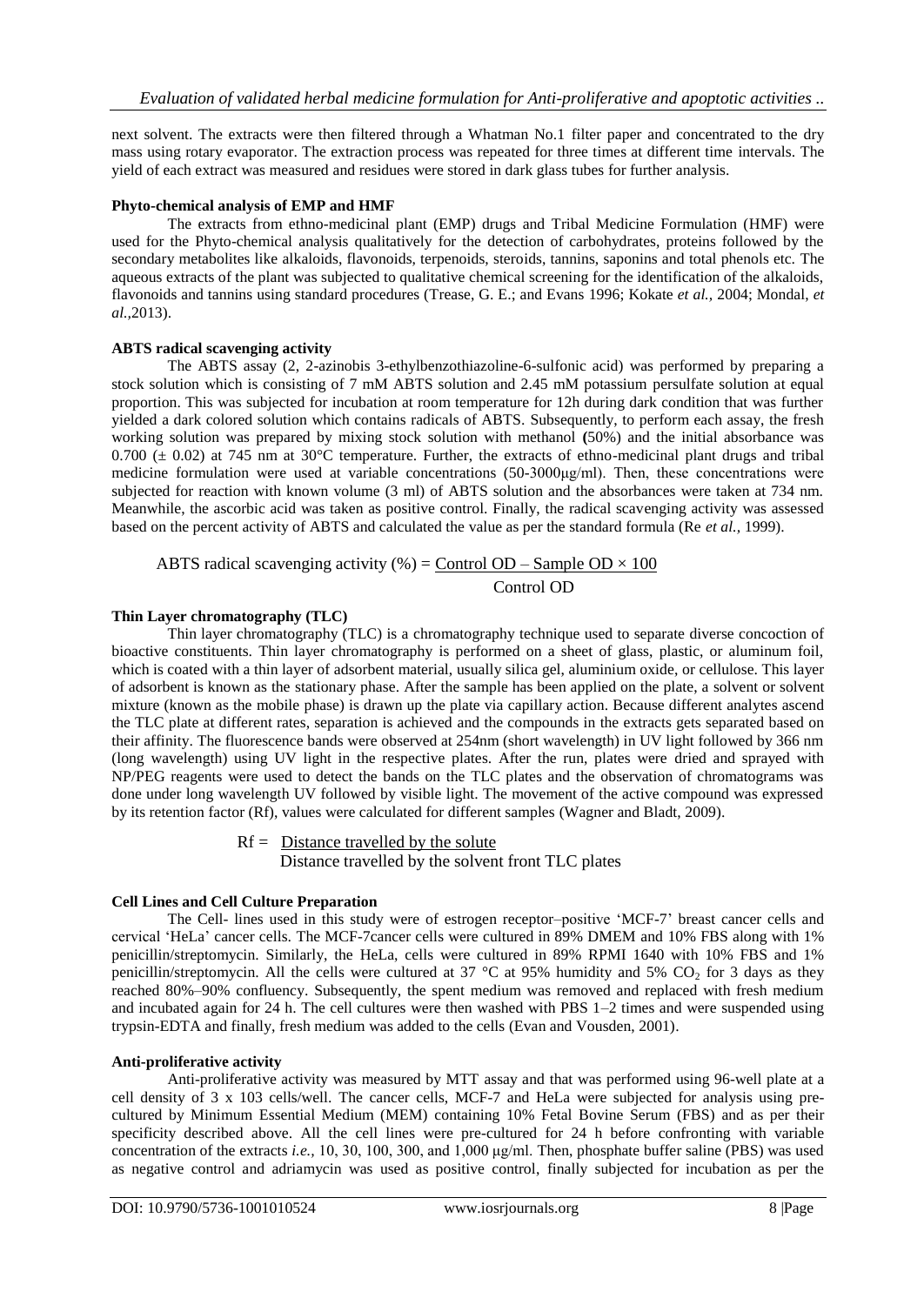protocol explained above (Nesaretnam *et al*., 1998; Sun *et al*., 2002; Giri *et al.*, 2006; Siripong *et al.,* 2006; Hu *et al.*, 2011). After the incubation period (72 h), the treated cells were added with MTT reagent then incubated again for 3h and the formozan salts were dissolved with DMSO. The absorption was measured at 550 nm. The concentration that inhibited 50% cell growth  $(IC_{50})$  was calculated using curve fitting and the each experiment was done in 3 replicates and reported as  $IC_{50} \pm SD$  (Elumalai *et al.,* 2012).

# **MTT bioassay**

The cytotoxic effect in different active fractions of HMF drug was evaluated against MCF-7 using MTT bioassay (Sanaz *et al.,* 2012). The human breast cancer MCF-7 Cell line was cultured explicitly as mentioned in the procedure. Accordingly, the cells were seeded in 96-well microtitre plate (200 μl/well) with concentration of  $4\times104$  cells/cm<sup>2</sup>. The cultivated cells were exposed to various concentration of the methanolic extract (1, 0.75,0.5, 0.25, 0.1, 0.075, 0.05, 0.025, 0.01 mg/mL) prepared in 1% dimethyl sulfoxide (DMSO) as they reached 40-50% confluency and were then incubated for different periods of time (24, 48 and 72 h). The control groups received the same amounts of DMSO with four wells remained untreated as control. After the treatment, normal culture medium was replaced with 200 μl fresh media and 50 μl MTT reagent (2 mg/mL in PBS), except the cell-free blank control wells. The cells were maintained vi incubation as per the procedure mentioned above subsequently, the MTT solution was substituted with 200 μl of DMSO and 25 μl sorenson buffer (0.1M NaCl, 0.1M glycine regulated to pH: 10.5 with 1M NaOH), incubated for 15 min at 37°C. Eventually, the optical density of the wells was measured at 570 nm by means of a spectrophotometric plate reader of standard firm. The growth of tumoral cells and viability of the cells was determined using the formula.

Viability % = (optical density of sample/optical density of control)  $\times 100$ 

Furthermore, the cyto-toxicity of the HMF extract was determined by plotting of the percent cyto-toxicity index, CI % = [1-(optical density of sample/optical density of control)]  $\times$  100, versus concentrations of the fractions of Tribal medicine formulation.

## **Evaluation of Anticancer activity from HMF drug formula**

The concept of making dilution which is a process of declining the concentration by adding of a solution such as water. The crude extracts of HMF drug was diluted according to the requirements and the extracts were syringe flittered to avoid contamination prior to use.

# **Trypan Blue Assay**

Trypan blue is an imperative stain applied to examine the dead tissues or the cells which takes blue colour selectively. This assay is used to determine the dead cell count as well as the living cell count. The living cells will have an intact membrane which does not allow the dye to pass since the cells are very selective in compounds. The dead cell does not process an intact membrane and takes up the stain.

## **Hoechst Stain Assay**

This assay was done to check that the cell death has occurred due to apoptosis (the cell death due to destruction in the actual functions of membrane followed by cells that in turn leads to inflammation) or not. Besides, Hoechst Stain assay was done to confirm that, the cell death has occurred explicitly due to apoptosis only.

# **MTT Assay**

The MTT assay was performed to reduce the yellow composite called 3-(4,4-dimethylthiazol-2-yl)-2,5 diphenyl tetrazolium bromide (MTT) under the influence of succinate dehydrogenase enzyme in the complex-II at the electron transport chain that occurs in Mitochondria. The turn down of MTT can occur only physiologically active cells so, the activity will be determined based on the viability status of the cells. The whole reaction comprises, the MTT which go into the cell subsequently to the mitochondria wherein, MTT was reduced to form an insoluble Formosan product which appears in dark purple color. Meanwhile, the cells are solubilized through DMSO solvent thus, the released Formosan product was assessed through spectrophotometric method (Mosmann, 1983).

# **III. Results**

The present study was carried out at the Department of Engineering Chemistry, Maharaja Institute of Technology, (Visvesvaraya Technological University), Thandavapura, Nanjanagud taluk, Mysuru dist - 571302, (Karnataka), India and the analytical study was conducted at the department of Biotechnology and applied sciences, SIET, Tumkur. The herbal/tribal medicine formulation was validated in association with Bhoomigeetha Institute of Research and Development (BIRD), Tumkur. The anti-cancer study was executed in association with Sri Raghavendra Biotechnologies, Bengaluru. The HMF (Tribal Medicine Formula) or Herbal Medicine Formula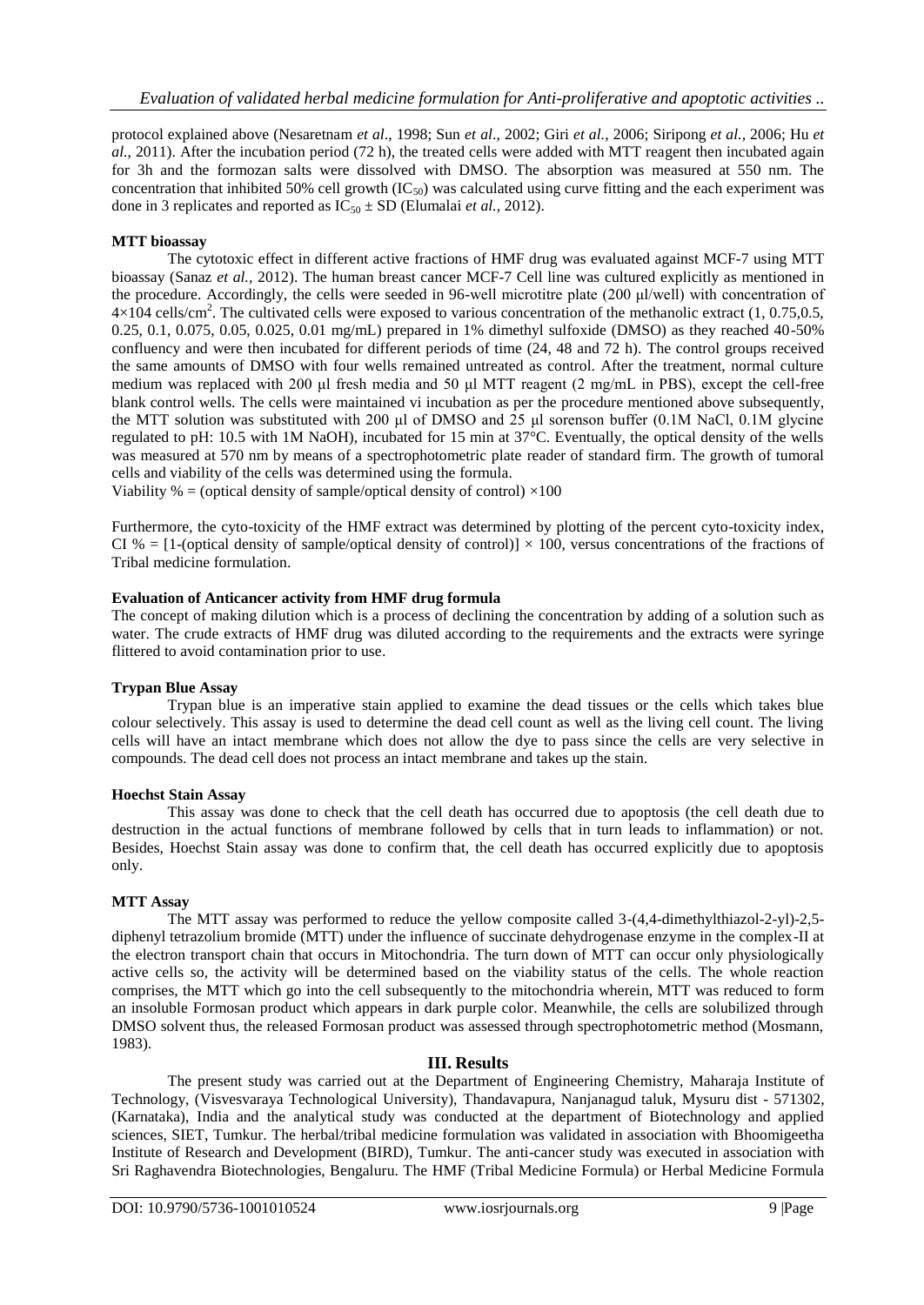(HMF) was procured from traditional practitioner at Biligirirangana Hills, Chamarajanagara district, Karnataka (Table 1 and Fig 1).

## **Phyto-chemical analysis**

The phyto-chemical screening of aqueous extract and solvent extracts of EMP and HMF demonstrated the presence of Carbohydrate, proteins, alkaloids, flavonoids, saponins, tannins, gums & mucilages, coumarins, terpenoids, tannins, steroids, glycosides, phyto sterols, fixed oils and fats, phenols, saponin etc in Cold water, hot water followed by solvent extracts. The presence of these phyto-chemicals suggested to taking part in synergistic role to exert the observed pharmacological activity. The fact that strong synergism of several constituents in the crude drug may prove more potent and effective than any single purified compound, is always overlooked. Moreover, this may help to nullify the toxic effects (if any) of individual constituents (Table 2).

## **Antioxidant activity**

The method used, ABTS radical scavenging assay, gave the measure of antioxidant activity of the HMF drug extract determined by the decolorization of the ABTS<sup>+</sup>, through measuring the reduction of the radical cation as the percentage inhibition of absorbance at 734nm. The effects of HMF drug aqueous extract on ABTS free radical scavenging activities was assayed at various concentrations. The IC<sub>50</sub> value was found to be  $07 \pm 0.74 \mu$ l/ml was evident in this extract (Table 3).

## **Chromatographic studies**

This was done in order to purify the HMF drug solvent extracts and the TLC chromatograms were developed using the solvent system, toluene, chloroform and ethanol. The bioactive compound moved on the stationary phase was measured and the retention factor was calculated. There were two to five bands of whole HMF drug extract at Rf values of 0.32 and 0.44 in *A. serpyllifolia*; 0.52 and 0.26 in *D.hispida;* 0.59 and 0.23 in *G. mauritiana*; 0.34, 0.14, 0.16, 0.62 and 0.95 in *N.nimmoniana* similarly, in case of *R. densiflora* 0.76 and 0.85 were present. The extracts showed variable Rf values as compared among these extracts (Table 4 and Fig.2A&B).

## **Anticancer activity**

The partially purified extract of HMF drug was tested for anticancer property against both HeLa and MCF-7 cell lines respectively. The inhibition concentration  $(IC_{50})$  as observed from the graph lies between 3 and 4 in 24 hours of trypan blue assay (Table 5 and Fig. 3, 8, 10 & 11). The cells show positive Hoechst assay as the DNA has acquired the Hoechst stain and the same is seen under the fluorescent microscope as observed (Fig. 14 & 17).

The result analysis for MTT assay shows that, the cell viability decreases with the increase in concentration of the HMF drug. The inhibition concentration value  $(IC_{50})$  for MTT assay at 24 hours showed to be 3% and for 48 hours (Table 6 & 7) lies in between 3 and 4 (Fig. 4,5,6,7 and 9A &B). The positivity of the MTT Assay can be observed in the fig 5 and 7 by the formation of crystals.

## **Anticancer activity against MCF-7 Cell Lines**

The cells were cultured on the suitable Animal cell media under controlled condition and the various concentrations of the formulation was taken and tested for its action on the growth of HeLa cells and Mammarian Cancer cells (MCF-7). The Anticancer activity was determined using the 'Tryphan Blue assay' in Table 5. This result revealed that, profound activity was noticed by the end of 24 hours than 48 hours shown in Fig. 8, 10, 11,12 & 16. Then, the Cell viability count was determined through MTT assay along with a media control contained growing cells with no drug. Similarly, the vehicle control was set up in presence of the respective solvents. The ethanolic extract of HMF drug was tested against HeLa cells followed by MCF-7 cell lines (Fig. 4,5, 6,7 and 9A &B). The HMF drug extract was found to be superior as compared to other extracts. The result reveals the apoptosis of both cancer cells indicating the most positive action of the Herbal Medicine formulation (Fig.12,13  $&14$ ).

The 'Hoechst staining' technique was showed the apoptotic state of cells and DNA, through fluorescent microscopy. The remarkable activity was noticed in the HMF drug tested in its crude form compared to the purified form which confirms that, the HMF drug works best in its crude form which is being currently practiced by the Traditional healers (Fig. 15, 16 & 17).

# **IV. Discussion**

The presence of active secondary metabolites in the extracts of ethno-medicinal plants may have profound activity and justifies the status for preparation of crude potential drug by the tribal people. The phytochemical screening of the ethno-medicinal plants showed the presence of alkaloids, flavonoids, terpenoids, saponins, tannins, phenolic compounds and reducing sugars. *A. serphyllifolia* and *D. hispida* did not contain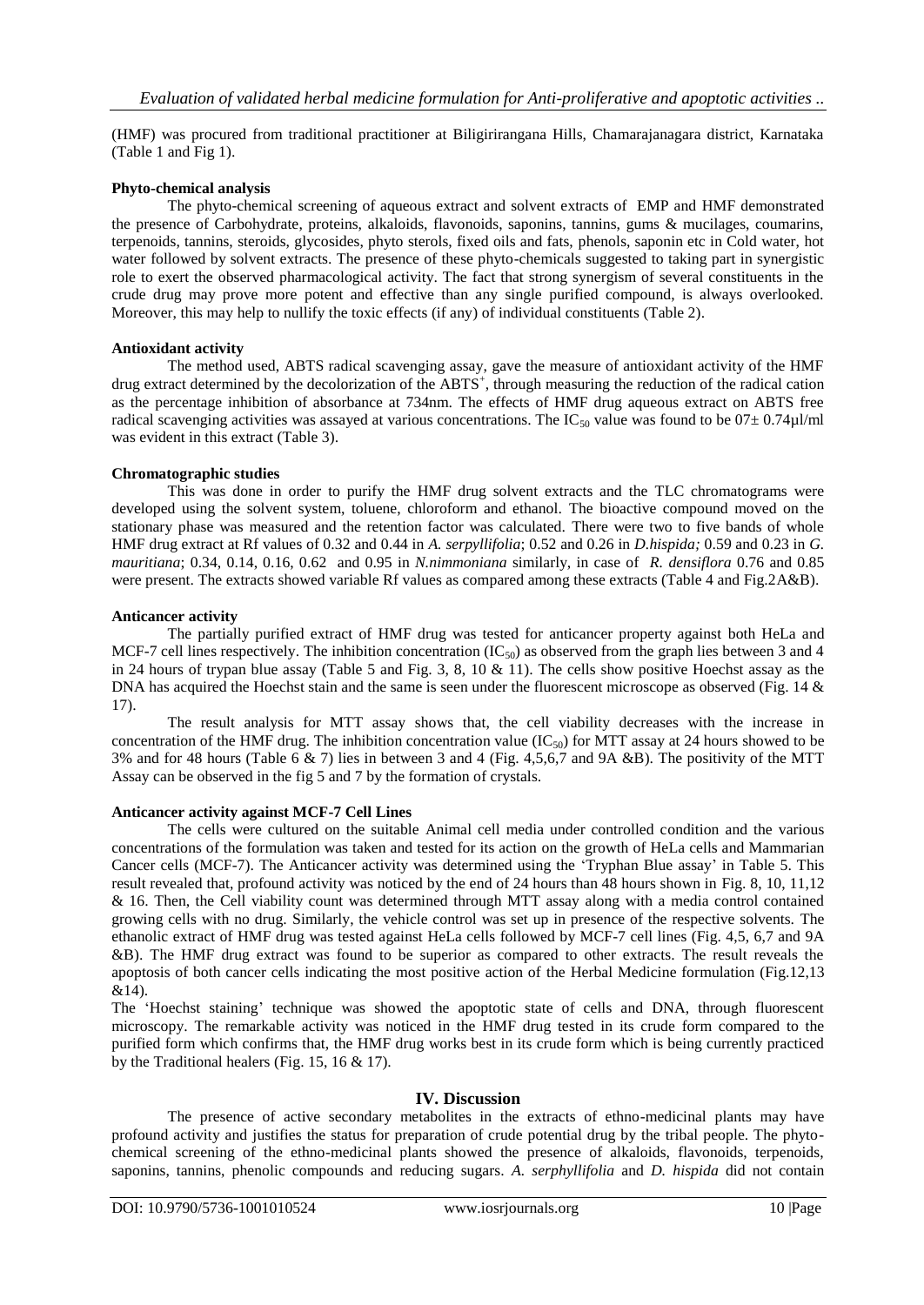cardiac glycosides and coumarins while, *G. mauritiana*, *N. nimmoniana* and *R. densiflora* showed the presence of glycosides, tannins and alkaloids. The phyto-chemical analysis conducted on the plant extracts revealed the presence of constituents which are known to exhibit medicinal as well as physiological activities (Sofowora, 1993). The TLC result in the different components of HMF drug exhibited the presence of diversified bioactive constituents and confirms the overall potentiality of the HMF drug.

The MTT assay on the cytotoxic activity of the partially purified extract of HMF plant drug on MCF-7 cell line apart from experimentation with HeLa cells suggested that, the extract was fairly cytotoxic to MCF-7 cells in a dose and time dependent manner. The findings of the present study will provide an insight into a new implication of the traditional usage of HMF drug in the tribal medicine system found to be as a most potential, efficacious and novel cancer chemo-preventive agent, where integration of the different herbal compositions remedy may help in preventing or reducing the risk of breast cancer and associated oxidative stress diseases. The similar expressions were also made in traditional medicinal plants (Abdul *et al.,* 2009; Althunibat *et al.,* 2009; Rajesh *et al.,* 2011; Cieckiewicz *et al.,* 2012).

Several studies in this filed have shown that, the ethno-medicinal plants are of potential value for identifying anti-proliferative agents followed by determination of the anti-inflammatory and anti-proliferative activity of herbal medicine formulation where, the suppression of cell growth as well as induction of apoptosis in human breast cancer cells was observed (Conforti *et al.,* 2008; Nurhanan *et al.,* 2008; Hogan *et al.,* 2010; Mbaveng *et al.,* 2011; Lin *et al.,* 2012). Elsewhere, metabolites like, flavonoides, di-terpenoids and poly phenols from Herbal Medicine formulation was appraised for their Cytotoxic effects against both MCF-7 and HeLa cancer cell lines respectively. This expression from the study revealing that, the HMF has strong tumor regression potentiality even for a broad range of tumor cells depicted in the ailment. This is in accordance with the reports of Sun *et al.,* (2002); Matito *et al,* (2003); Giri *et al*, (2006); Hu *et al*, (2011); Elumalai *et al.,* (2012).

In addition, this study has clearly shown that, HMF drug has relatively substantial antioxidant activity with regard to the potential constituents present in it that might be responsible for the chemo-preventive effects of the HMF drug extract. The protective role and consistency of these active compounds of the HMF drug might have connected to the ailment in controlling the various oxidative stress factors (Braca *et al.,* 2002; Matito *et al.,*  2003; Aiyegoro *et al.,* 2009; Tyagi *et al.,* 2010; Murthy *et al.,* 2011; Hu *et al.,* 2011; Hazirah *et al.,* 2013). The different endogenous antioxidants produced by the human body have potential health benefits against oxidative stress and related ailments, but also naturally supplemented herbal antioxidant compounds such as, phenolic acids, polyphenols and flavonoids scavenge free radicals like peroxide, hydroperoxide or lipid peroxyl are most promising and inhibits the oxidative mechanisms to prevent the system from degenerative diseases (Bhandari and Kawabata, 2004; Barriera *et al.,* 2008; Aiyegoro and Okoh*,* 2010; Verma *et al.,* 2009; Hogan *et al.,* 2010; Yang *et al.,* 2010).

In addition, this study has clearly shown that, the active fractions of HMF drug has antioxidant activity and comparatively high with regard to the potential radical scavenging ability of its methanolic extract. Since, the HMF drug are normally comprising complex mixtures of different active metabolites *i.e.,* flavonoids, alkaloids and other phenolic compounds present in the methanolic extract of HMF drug which further donates a hydrogen atom for scavenging the stable DPPH radical, would be beneficial in quantifying the presumed charge of them as antioxidant and anti-cancer agents (Oskoveian *et al.,* 2011; Hazirah *et al.,* 2013).

The exceptional fact that, anticancer activities of ethno-medicinal plants have been verified critically to be coupled with a diverse range of phyto-chemicals, such as polyphenols, flavonoids, terpenoides, steroids, catechins etc (Tung *et al.,* 2009). Many researchers have also opined that, the more phenolic content of different plant components increases the antioxidant activity in the system since, there is a linear correlation between phenolic contents and antioxidant activity (Prasad *et al.,* 2009; Hogan *et al.,* 2010; Jain and Jain, 2011; Nagmoti *et al.,* 2012). Although, the phenolics of plant sources are very basis for antioxidants, in which they have differential expressions along with a specific ability to quench various free radicals. As a result, verifying the role of these phyto-chemicals in HMF drug, certain kind of an oxidative stress related diseases is of substantial importance. In the study, there is a correlation between total active phyto-chemicals with special reference to phenolic and flavonoids contents as well as radical scavenging activity along with the anti-prolifreative activity of breast cancer in the active fractions of HMF drug was explored.

By taking into account, the results on cyto-toxicity in the extracts of HMF drug at MCF-7 cells was found to be superior with increased contents of both phenolics and flavonoids and thereby, higher radical scavenging activity in higher concentrations was noticed. On the whole, this study suggests, the potentialities of both antioxidant and cytotoxic activities of HMF extract which could be helpful in preventing or curbing the progress of various oxidative stress-related diseases such as breast cancer. This was evident in the approaches on bioassayguided fractionation in HMF drug, further it would be of value to purify and identify the foremost active constituents in the extract which is responsible for inhibiting the proliferation of MCF-7 cells in the system (Ksouri *et al.,* 2009; Fu *et al.,* 2010). Similarly, as some phenolic antioxidants have a specific role in suppressing the growth and proliferation of transformed or malignant cells through induction of programmed cell death or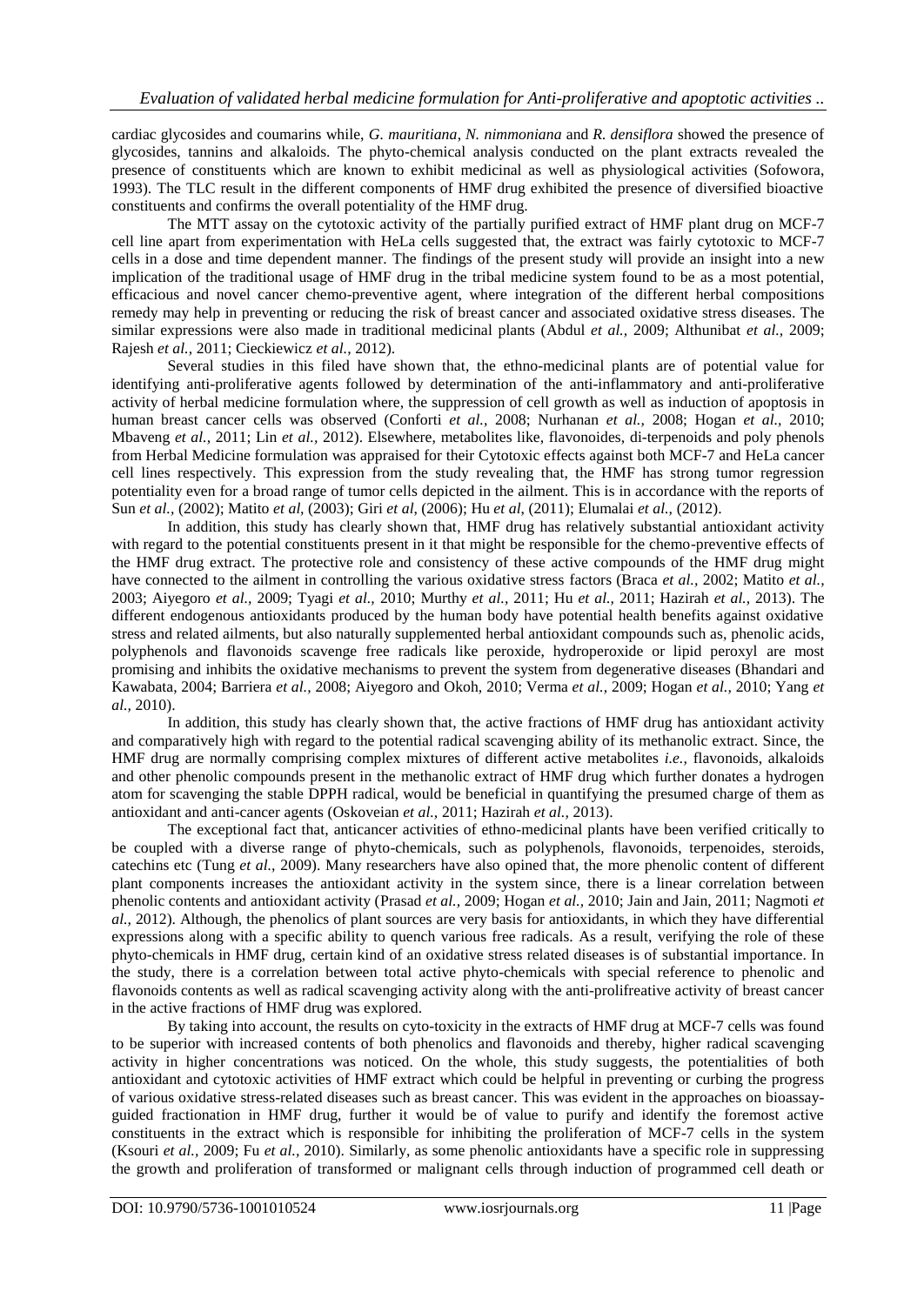apoptosis, it materializes to demand the need for additional investigation on cell cycle analysis and determination of the distinctive mechanism of action for providing anti-prolifreative activity in the extract of Herbal Medicine formulation (Puneeth kumar *et al.,* 2011; Oskoueian *et al.,* 2011; Sanaz *et al.,* 2012). The authors believe that, the current objectives of the study could furnish the appropriate background for detailed examination on anticancer properties of this HMF drug. Besides, it is the very first report on the analysis of the anti-proliferative (MCF-7) and antioxidant activities of Herbal Medicine formulation being practiced in the Tribal Medicine System (TMS).

## **V. Conclusion**

Finally, it can be concluded that, the Herbal medicine formulation has potent antimicrobial and antioxidant activities apart from their antiproliferative activities. Hence, with this basis, the formulation showed the highest anticancer activity against MCF-7 Cell lines and justifies their practice of Herbal Formulation in their TMS. Further, the susceptibility of mammarian cancer cells has been influenced by HMF drug has been substantiated based on the outcome of the study. In addition, the significance of these observations and recommendations in the light of previous studies with asynchronous population of MCF-7 cells also has been discussed.

## **Acknowledgements**

The authors would like to express thanks to the authorities of **Jawaharalal Nehru Technological University, Ananthapuramu** (AP), India for providing the opportunity to carry-out this Research study. The first Author would like to thank the authorities of **Department of Chemical Engineering and Biotechnology along with Oil Technological and Pharmaceutical Research Institute** (OTPRI) for their guidance and cooperation. Further, sincere thanks to **Maharaja Institute of Technology**, **Thandavapura** (Visvesvaraya Technological University, Belagavi), Nanjanagud Tq, Mysuru dist-571302, India for providing basic infrastructure for conducting preliminary studies. In addition, the author is also thankful to Sri Raghavendra Biotechnologies, Bengaluru for their association with human cancer cell lines and laboratory facilities to complete the objectives successfully. The authors are finally extending their grateful thanks to **Bhoomigeetha Institute of Research & Development** (BIRD), Tumkur for providing the ethno-medicinal plant materials with taxonomical identification and formulations (HMF / HMF) and for their assistance in scientific validation.

## **References**

- [1]. Abdul, A.B., Abdelwahab, S.I., Fong, H.K., Mohan, S.M., Al-Zubairi, A.S., Elhassan, M.M. 2009*. In vitro*  response of cancer cells to the growth-inhibitory effects of dichloromethane extract of *Goniothalamus umbrosus*. *Res. J. Pharmacol.*, 3, 1–6.
- [2]. Adedapo, A.A., Jimoh, F.O., Afolayan, A.J, Masika, P.J. 2008. Antioxidant activities and phenolic contents of the methanol extracts of the stems of *Acokanthera oppositifolia* and *Adenia gummifera*. *BMC Complement Altern Med*, 8, 54.
- [3]. Aiyegoro, O.A., Okoh, A.I. 2009. Phytochemical screening and polyphenolic antioxidant activity of aqueous crude leaf extract of *Helichrysum pedunculatum*. *Int. J. Mol. Sci.*, 10, 4990–5001.
- [4]. Aiyegoro, O.A., Okoh, A.I. 2010. Preliminary phytochemical screening and *in vitro* antioxidant activities of the aqueous extract of *Helichrysum longifolium* DC. *BMC Complement. Altern. Med.*, 10, 21.
- [5]. Akim, A., Ling, L.C., Rahmat, A. and Zakaria, Z.A. 2011. Antioxidant and anti-proliferative activities of Roselle juice on Caov-3, MCF-7. MDA-MB-231 and HeLa cancer cell lines. *Afr. J. Pharm. Pharmacol*., 5, 957–965.
- [6]. Al-Rashidi, W., Mat Supri, N.N., Manshoor, N. 2011. Cytotoxic activity of crude extract from *Costus malortieanus* (Costaceae). *Am.Eurasian J. Toxicol. Sci.*, 3, 63–66.
- [7]. Althunibat, O.Y., Hashim, R.B., Taher, M., Daud, J.M., Ikeda, M.A., Zali, B.I. 2009*. In vitro* antioxidant and antiproliferative activities of three Malaysian sea cucumber species. *Eur. J. Sci. Res.*, 37, 376–387.
- [8]. Anonymous. 2002. Wealth of India. First supplementary Series, Vol-3, (D-I), Raw materials. Niscom. 130.
- [9]. Anusha Kulkarni., Ramya, M.C and Panduranga Murthy, G. 2010**.** Evaluation of Tribal Medicine and Active Principle of *Glycosmis Mauritiana* (Lam) Tanaka for Antioxidant and Anticancer activity against Pc-3 Cell Lines. 34rd Series, SPP KSCST Projects, 45-46.
- [10]. Atjanasuppat, K., Wongkham, W., Meepowpan, P., Kittakoop, P., Sobhon, P., Bartlett, A., Whitfield, P.J. 2009*. In vitro* screening for anthelmintic and antitumour activity of ethnomedicinal plants from Thailand. *J. Ethnopharmacol.*, *123*, 475–482.
- [11]. Aune, D., De Stefani E, Ronco, A. 2009. Fruits, vegetables and the risk of cancer: a multisite case-control study in Uruguay. *Asian. Pac. J. Cancer Prev.*, *10,* 419-28.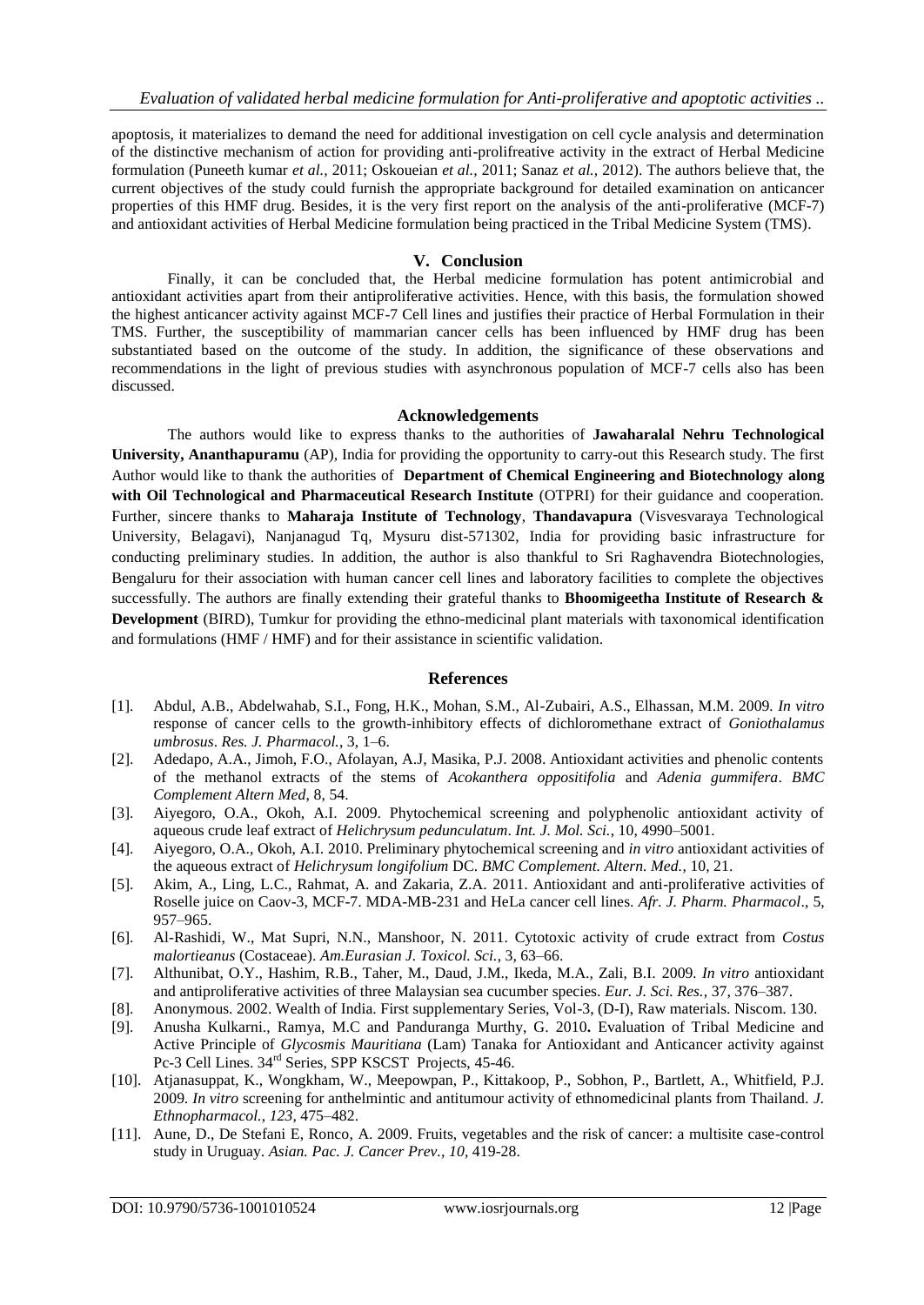- [12]. Barreira, J.C.M., Ferreira I.C.F.R., Oliveira, M.B.P.P., Pereira, J.A. 2008. Antioxidant activities of the extracts from chestnut flower, leaf, skins and fruit. *Food Chem*, *107*, 1106–1113.
- [13]. Bhandari MR, Kawabata M. 2004. Organic acid, phenolic content and antioxidant activity of wild yam (*Dioscorea* spp.) tubers of Nepal. *Food Chem*, 88:163–168.
- [14]. Boopathy NS, Kathiresan K. 2010. Anticancer drugs from marine flora: an overview. *J Oncol*, 214186:18.
- [15]. Braca A, Sortino C, Politi M. 2002. Antioxidant activity of flavonoids from Licania licaniae flora. *J Ethnopharmacol*, 79:379–381.
- [16]. Caamal-Fuentes, E., Torres-Tapia, L.W., Simá-Polanco, P., Peraza-Sánchez, S.R., Moo-Puc, R. 2011. Screening of plants used in Mayan traditional medicine to treat cancer-like symptoms. *J. Ethnopharmacol.*, *135*, 719–724.
- [17]. Chaithra, D, Nisaraga Ayurvedic Research Foundation, Sakaleshpur, Hassan district (India): Validated Tribal Medicine formulation (HMF): Ref. No.176/2013.
- [18]. Cieckiewicz, E., Angenot, L., Gras, T., Kiss, R., Frédérich, M. 2012. Potential anticancer activity of young *Carpinus betulus* leaves. *Phytomedicine*, *19*, 278–283.
- [19]. Conforti, F., Ioele, G., Statti, G.A., Marrelli, M., Ragno, G., Menichini, F. 2008. Antiproliferative activity against human tumor cell lines and toxicity test on Mediterranean dietary plants. *Food Chem. Toxicol.*, *46*, 3325–3332.
- [20]. Deng XK, Yin W, Li WD, Yin FZ, Lu XY, Zang XC, Hua ZC, Cai BC. 2006. The antitumor effects of alkaloids from the seeds of Strychnos nux-vomica on HepG2 cells and its possible mechanism. *J Ethnopharmacol*, 106:179–186.
- [21]. Diwanay, S., Chitre, D., Patwardhan, B. 2004. Immunoprotection by botanical drugs in cancer chemotherapy J Ethnopharmacol., 90: 49-55.
- [22]. Elumalai, P., Gunadharini, D.N., Senthilkumar, K., Banudevi, S., Arunkumar, R., Benson, C.S., Sharmila, G., Arunakaran, J. 2012. Ethanolic neem (*Azadirachta indica* A. Juss) leaf extract induces apoptosis and inhibits the IGF signaling pathway in breast cancer cell lines. *Biomed. Prev. Nutr.*, *2*, 59–68.
- [23]. Evan, G.I, Vousden, K.H. Proliferation, cell cycle and apoptosis in cancer. Nature 2001, 411:342–348.
- [24]. Fu, W., Chen, J., Cai, Y., Lei, Y., Chen, L., Pei, L., Zhou, D., Lang, X., Ruan, J. 2010. Antioxidant, free radical scavenging, anti-inflammatory and hepatoprotective potential of the extract from *Parathelypteris nipponica* (Franch. et Sav.) Ching. *J. Ethnopharmacol.*, *130*, 521–528.
- [25]. Giri, B., Gomes, A., Debnath, A., Saha, A., Biswas, A.K., Dasgupta, S.C. 2006. Antiproliferative, cytotoxic and apoptogenic activity of Indian toad (Bufo melanostictus, Schneider) skin extract on U937 and K562 cells. *Toxicon*, *48*, 388–400.
- [26]. Gul MZ, Bakhshu LM, Ahmed F, Kondapi AK, Qureshi IA, Ghazi IA. 2011. Evaluation of Abelmoschus moschatus extracts for antioxidant, free radical scavenging, antimicrobial and antiproliferative activities using in vitro assays. *BMC Complement Altern Med*, 11:64.
- [27]. Hasan TN, B LG, Shafi G, Al-Hazzani AA, Alshatwi AA. 2011. Anti-proliferative effects of organic extracts from root bark of Juglans regia L. (RBJR) on MDA-MB-231 human breast cancer cells: role of Bcl-2/Bax, caspases and Tp53. Asian Pac J Cancer Prev, 12, 525-30.
- [28]. Hazirah, A., Zainal, B., Abdah, M. 2013. Total phenolic content, antioxidant and cytotoxic activity of cocoa (*Theobroma cacao* L.) polyphenols extracts on cancer cell lines. *Malays. J. Nutr.*, *19*, 223–232.
- [29]. Hinneburg I, Dorman HJD, Hiltunen R. 2006. Antioxidant activities of extracts from selected culinary herbs and spices. *Food Chem*, 97:122–129.
- [30]. Hogan S, Chung H, Zhang L, Li J, Lee Y, Dai Y, Zhou K. 2010. Antiproliferative and antioxidant properties of anthocyanin-rich extract from acai. *Food Chem*, 118:208–214.
- [31]. Hossain, M.A., Shah, M.D., Gnanaraj, C., Iqbal, M. 2011. *In vitro* total phenolics, flavonoids contents and antioxidant activity of essential oil, various organic extracts from the leaves of tropical medicinal plant tetrastigma from Sabah. *Asian Pac. J. Trop. Med.*, *4*, 717–721.
- [32]. Hu, W., Yu, L., Wang, M.-H. 2011. Antioxidant and antiproliferative properties of water extract from *Mahonia bealei* (Fort.) Carr. leaves. *Food Chem. Toxicol.*, *49*, 799–806.
- [33]. Itharat, A., Houghton, P.J, Eno-Amooquaye E, Burke, P.J, Sampson, J.H, Raman, A. *In vitro* cytotoxic activity of Thai medicinal plants used traditionally to treat cancer. *J Ethnopharmacol*, 2004, 90: 33-38.
- [34]. Jain, R., Jain, S.K. 2011. Screening of *in vitro* cytotoxic activity of some medicinal plants used traditionally to treat cancer in Chhattisgarh state, India. *Asian Pac. J. Trop. Biomed.*, *1*, S147–S150.
- [35]. Jalil, A.M.M., Ismail, A., Pei, C.P., Hamid, M., Kamaruddin, S.H.S. 2008. Effects of cocoa extract on glucometabolism, oxidative stress, and antioxidant enzymes in obese-diabetic (Ob-db) rats. *J. Agric. Food Chem.*, *56*, 7877–7884.
- [36]. Jemal, A., Siegel, R., Ward, E. 2006. Cancer Statistics. CA *Cancer J Clin*, 56, 106-30.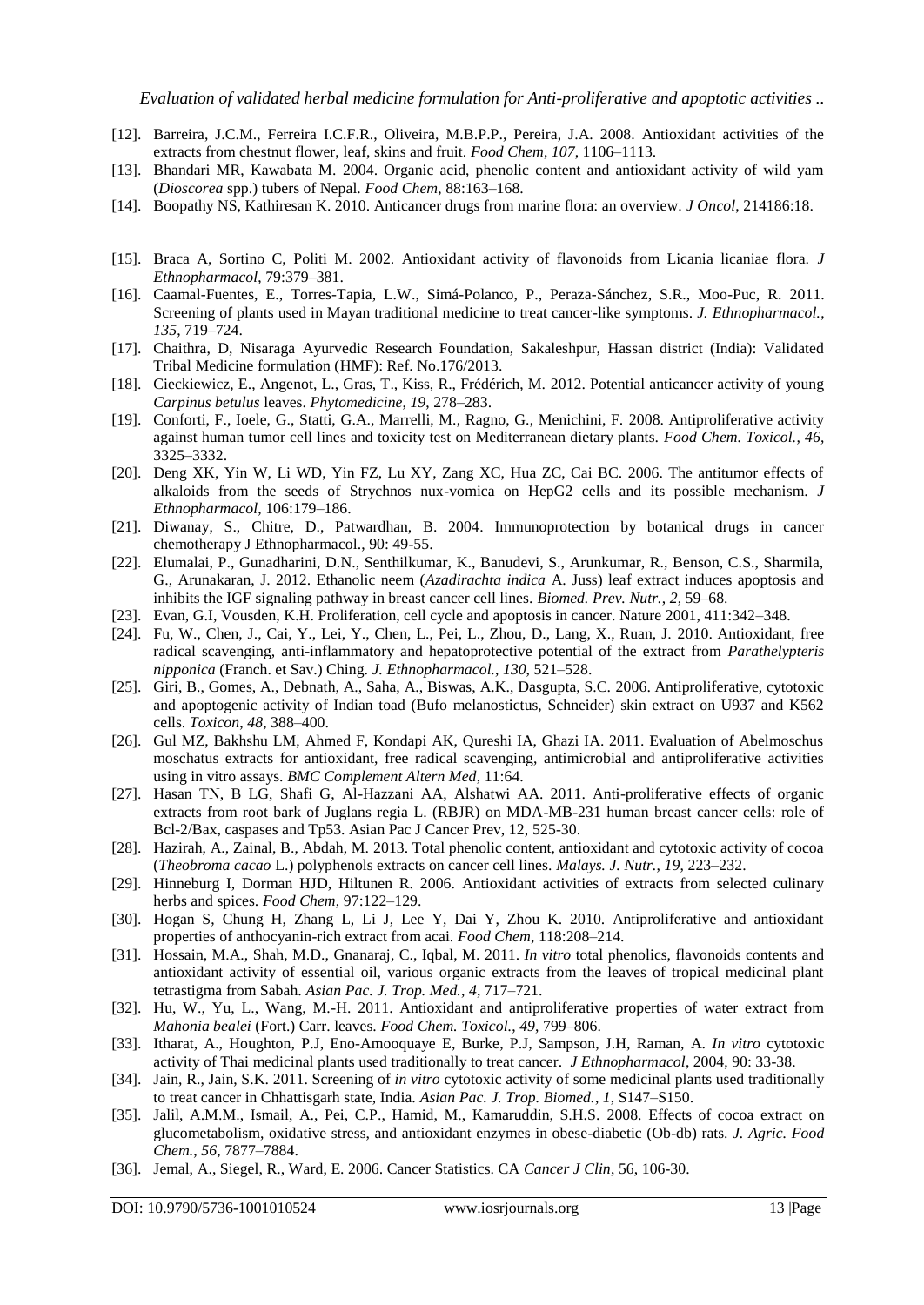- [37]. Jones, W., Chin, Y., Kinghorn, A. 2006. The role of pharmacognosy in modern medicine and pharmacy. *Curr Drug. Targets*, 7, 247-64.
- [38]. Kim, J .2008. Protective effects of Asian dietary items on cancers soy and ginseng. *Asian Pac J Cancer Prev*, 9, 543-8.
- [39]. Kokate, C.K., Purohit, A.P., and Gokhale, S.B., Practical Pharmacognasy, Vallabh Prakashan, Delhi. 2(ed.), 2004.
- [40]. Ksouri, R., Falleh, H., Megdiche, W., Trabelsi, N., Mhamdi, B., Chaieb, K., Bakrouf, A., Magné, C., Abdelly, C: 2009. Antioxidant and antimicrobial activities of the edible medicinal halophyte Tamarix gallica L. and related polyphenolic constituents. *Food Chem Toxicol*, 47:2083–2091.
- [41]. Lampronti, I., Martello, D., Bianchi, N., Borgatti, M., Lambertini, E., Piva, R., Jabbar, S., Choudhuri, M.S.K., Khan, M.T.H., Gambari, R. 2003. In vitro antiproliferative effects on human tumor cell lines of extracts from the Bangladeshi medicinal plant *Aegle marmelos*., *Correa Phytomedicine*, 10: 300-308.
- [42]. Lin, H.-H., Chan, K.-C., Sheu, J.-Y., Hsuan, S.-W., Wang, C.-J., Chen, J.-H. 2012. *Hibiscus sabdariffa* leaf induces apoptosis of human prostate cancer cells *in vitro* and *in vivo*. *Food Chem.*, *132*, 880–891.
- [43]. Ludwiczuk, A., Saha, A., Kuzuhara, T., Asakawa, Y. 2011. Bioactivity guided isolation of anticancer constituents from leaves of *Alnus sieboldiana* (Betulaceae). *Phytomedicine*, *18*, 491–498.
- [44]. Manian, R., Anusuya, N., Siddhuraju, P., Manian, S. 2008. The antioxidant activity and free radical scavenging potential of two different solvent extracts of *Camellia sinensis* (L.) O. Kuntz, *Ficus bengalensis*  L. and *Ficus racemosa* L. *Food Chem*, 107:1000–1007.
- [45]. Matito, C., Mastorakou, F., Centelles, J.J., Torres, J.L., Cascante, M. 2003. Antiproliferative effect of antioxidant polyphenols from grape in murine Hepa-1c1c7. *Eur J Nutr*, 42:43–49.
- [46]. Mbaveng, A.T., Kuete, V., Mapunya, B.M., Beng, V.P., Nkengfack, A.E., Meyer, J.J.M., Lall, N. 2011. Evaluation of four Cameroonian medicinal plants for anticancer, antigonorrheal and antireverse transcriptase activities. *Environ. Toxicol. Pharmacol.*, *32*, 162–167.
- [47]. Mishra, KP, Ganju L, Sairam M, Banerjee PK, Sawhney RC. 2008. A review of high throughput technology for the screening of natural products. *Biomed Pharmacother*, 62:94–98.
- [48]. Moncada S, Palmer RMJ, Higgs EA. 1991. Nitric oxide: physiology, pathophysiology, and pharmacology. *Pharmacol Rev*., 43:109–142.
- [49]. Mondal, S., Marouthu, I., Pushyami, P., and Suresh, P., Toxicity studies of ethanol extract from *Ixora pavetta* and rews leaf. *World J. Pharm. Pharma. Sci.* 3(1), **2013,** 350-360.
- [50]. Mosmann, T. 1983. Rapid colorimetric assay for cellular growth and survival: application to proliferation and cytotoxicity assays. *J Immunol Methods*, 65:55–63.
- [51]. Nagmoti, D.M., Khatri, D.K., Juvekar, P.R., Juvekar, A.R. 2012**.** Antioxidant activity and free radicalscavenging potential of *Pithecellobium dulce* Benth seed extracts. *Free Radic. Antioxid.*, *2*, 37-43.
- [52]. Nakayama, T.1994. Suppression of hydroxyperoxide-induced cytotoxicity by polyphenols. *Cancer Res*, 54:1991–1993.
- [53]. Nesaretnam, K., Stephen R, Dils R, Darbre P. 1998. Tocotrienols inhibit the growth of human breast cancer cells irrespective of estrogen receptor status. *Lipids*, 33:461–469.
- [54]. Nisa, S., Bibi, Y., Waheed, A., Zia, M., Sarwar, S., Ahmed, S., Chaudhary, M.F. 2011. Evaluation of anticancer activity of *Debregeasia Salicifolia* extract against estrogen receptor positive cell line. *Afr. J. Biotechnol.*, *10*, 990–995.
- [55]. Nurhanan, M.Y., Asiah, O., Mohd Ilham, M.A., Siti Syarifah, M.M., Norhayati, I., Lili Sahira, H. 2008. Anti-proliferative activities of 32 Malaysian plant species in breast cancer cell lines. *J. Trop. For. Sci.*, *20*, 77–81.
- [56]. Oskoueian, E., Abdullah, N., Saad, W.Z., Omar, A.R., Kuan, W.B., Zolkifli, N.A., Hendra, R., Ho, Y.W. 2011. Antioxidant, anti-inflammatory and anticancer activities of methanolic extracts from *Jatropha curcas*  Linn. *J. Med. Plants Res.*, *5*, 49–57.
- [57]. Panduranga Murthy,G., Punith kumar, T.G., Suresh,A., Ravishankar, H.G., Chandrasekhar, K.B and Lokesh, S.2011. Evaluation of ethanolic Leaf extract of Dioscorea hispida, Dennst. For Anti-inflamatory and Anti-analgesic activities. International Journal of Pharma and Industrial Research, Vol-1(2): 83-87.
- [58]. Prasad, K.N., Hao, J., Shi, J., Liu, T., Li, J., Wei, X., Qiu, S., Xue, S., Jiang, Y. 2009. Antioxidant and anticancer activities of high pressure-assisted extract of longan (*Dimocarpus longan* Lour.) fruit pericarp. *Innov. Food Sci. Emerg. Technol.*, *10*, 413–419.
- [59]. Prasanna, R., Harish, C.C., Pichai, R., Sakthisekaran, D., Gunasekaran, P. 2009. Anti-cancer effect of *Cassia auriculata* leaf extract *in vitro* through cell cycle arrest and induction of apoptosis in human breast and larynx cancer cell lines. *Cell Biol. Int.*, *33*, 127–134.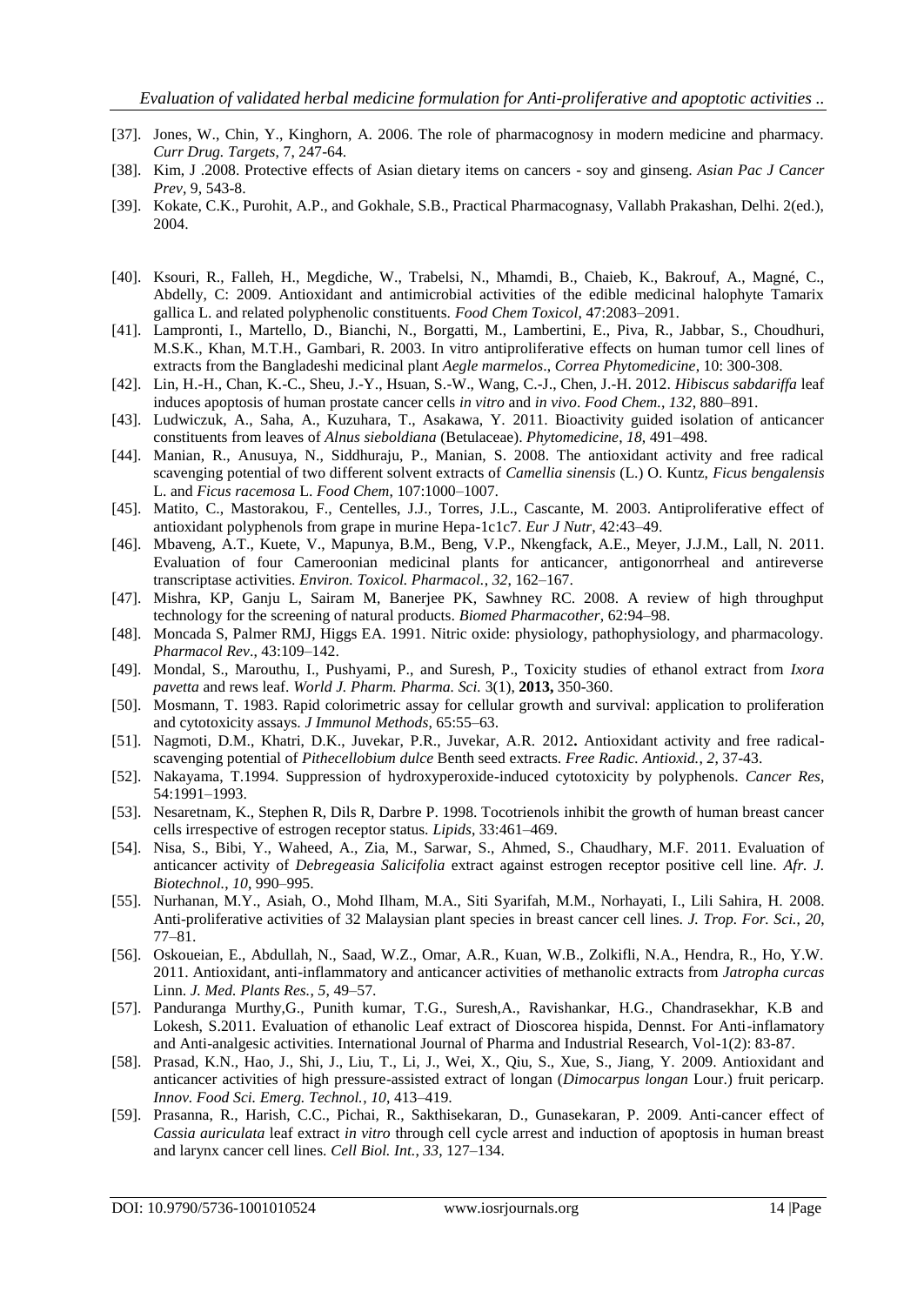- [60]. Punithkumar, T.G., Panduranga Murthy, G., Suresh, G., Suresh,V., Senthilkumar, N and Ravishankar, H.G. 2011. Evaluation of Antitumour activity and Antioxidant status in Dioscorea hispida, Dennst. leaves on Ehrlich ascites carcinoma in Swiss albino mice. International Journal of Drug Development and Research, Vol: 3(2):203-210.
- [61]. Rajesh, R., Chitra, K., Paarakh, P.M., Chidambaranathan, N. 2011. Anticancer activity of aerial parts of *Aerva lanata* Linn Juss ex Schult against Dalton's Ascitic Lymphoma. *Eur. J. Integr. Med.*, *3*, e245–e250.
- [62]. Ramljak, D., Romanczyk, L.J., Metheny-Barlow, L.J., Thompson, N., Knezevic, V., Galperin, M., Ramesh, A., Dickson, R.B. 2005. Pentameric procyanidin from *Theobroma cacao* selectively inhibits growth of human breast cancer cells. *Mol. Cancer Ther.*, *4*, 537–546.
- [63]. Ravelo, Á.G, Estévez-Braun A, Chávez-Orellana H, Pérez-Sacau E, Mesa-Siverio D.2004. Recent studies on natural products as anticancer agents Curr Top Med Chem, 4: 241-265.
- [64]. Ravishankar, H.G and Panduranga Murthy, G. 2009. Ethno-medicinal wealth of Biligirirangana Hills (B.R. Hills), Karnataka, India. M.Phil thesis:Annamalai University, Tamilnadu (India), Data Base: Pp-1-415.
- [65]. Rice-Evans, C. 2004. Flavonoids and isoflavones: absorption, metabolism and bioactivity. *Free Radic Biol Med*, 36:827–828.
- [66]. Rice-Evans C.A, Miller N.J, Paganga G.1996. Structure-antioxidant activity relationships of flavonoids and phenolic acids. *Free Rad Biol Med*, 20:933–956.
- [67]. Sanaz Hamedeyazdan, Fatemeh Fathiazad, Simin Sharifi, Hossein Nazemiyeh. 2012. Antiproliferative Activity of Marrubium persicum Extract in the MCF-7 Human Breast Cancer Cell LineAsian Pacific Journal of Cancer Prevention, 13, 5843-5848.
- [68]. Sharma, J.V.C., Pitchaiah, G., Satyavati, D., Rao, J.V., Sanjay, H. 2011. *In vitro* anticancer activity of methanolic extract of roots of *Glochidion zeylanicum* (Gaertn.). *Int. J. Res. Pharm. Biomed. Sci.*, *2*, 760– 764.
- [69]. Shoeb, M. 2006**.** Mini review anticancer agents from medicinal plants. *Bangladesh J. Pharmacol.*, *1*, 35– 41.
- [70]. Sofowora, A., Medicinal Plants And traditional Medicine in Africa. Spectrum Books Ltd., *Ibadan, Nigeria*, 1993, 191-289.
- [71]. Srinivasan P, Vadhanam MV, Arif JM, Gupta C. 2002. A rapid screening assay for antioxidant potential of natural and synthetic agents in vitro. *Int J Oncol*, 20:983–986.
- [72]. Suffness M, Pezzuto JM: Assays related to cancer drug discovery. In Methods in Plant Biochemistry: Assays for Bioactivity, Volume 6. Edited by Hostettmann K. London: Academic, 1990:71–133.
- [73]. Sun J, Chu YF, Wu X, Liu RH. 2002. Antioxidant and anti-proliferative activities of common fruits. *J Agric Food Chem*, 50:7449–7454.
- [74]. Szekanecz Z, Koch AE. 2007. Mechanisms of disease: angiogenesis in inflammatory diseases. *Nat Clin Pract Rheum*, 3:635–643.
- [75]. Trease, G. E., and Evans, W. C., Pharmacognosy, 1996, 89-122 (London: Bailliere Tindall).
- [76]. Tung YT, Wu JH, Huang CY, Kuo YH, Chang ST. 2009. Antioxidant activities and phytochemical characteristics of extracts from Acacia confuse bark. *Bioresour Technol*, 100:509–514.
- [77]. Tyagi, S.N., Saxena, A., Patel, B.D. 2010*. In vitro* Antioxidant Activity of methanolic and aqueous extract of *Flacourtia indica* Merr. *Am.-Eurasian J. Sci. Res.*, *5*, 201–206.
- [78]. Van PG.1993. Carotenoids and cancer: an update with emphasis on human intervention studies. *Eur J Cancer*, 29(A):1335–1344.
- [79]. Verma AR, Vijayakumar M, Mathela CS, Rao CV. 2009. In vitro and in vivo antioxidant properties of different fractions of Moring oleifera leaves. *Food Chem Toxicol*, 47:2196–2201.
- [80]. Wangcharoen, W., Morasuk, W. 2007. Antioxidant capacity and phenolic content of chilies. *Kasetsart J. Nat. Sci.*, *41*, 561–569.
- [81]. Wagner H, and Bladt S. Plant Drug Analysis, A Thin Layer Chromatography Atlas. 2nd ed. Springer-Verlag Berlin Heidelberg*.* 2009.
- [82]. Woo, H.D, Kim, J. 2011. Nutritional epidemiology of cancer in Korea: recent accomplishments and future direactions. Asian Pac J Cancer Prev, 12, 2377-83.
- [83]. Yang, J, Paulino R, Janke-Stedronsky S, Abawi F. 2007. Free radical scavenging activity and total phenols of noni (*Morinda citrifolia* L.) juice and powder in processing and storage. *Food Chem*, 102:302-308.
- [84]. Yang, QM., Pan ,X.H., Kong, W.B., Yang, H., Su YD., Zhang, L., Zhang, Y., Yang, Y., Ding, L., Liu, G. 2010. Antioxidant activities of malt extract from barley (*Hordeum vulgare* L.) toward various oxidative stress in vitro and in vivo. *Food Chem*, 118:84–89.
- [85]. Zakaria, Z.A., Rofiee, M.S., Mohamed, A.M., Teh, L.K., Salleh, M.Z. 2011. *In vitro* antiproliferative and antioxidant activities and total phenolic contents of the extracts of *Melastoma malabathricum* leaves. *J. Acupunct. Meridian Stud.*, *4*, 248–256.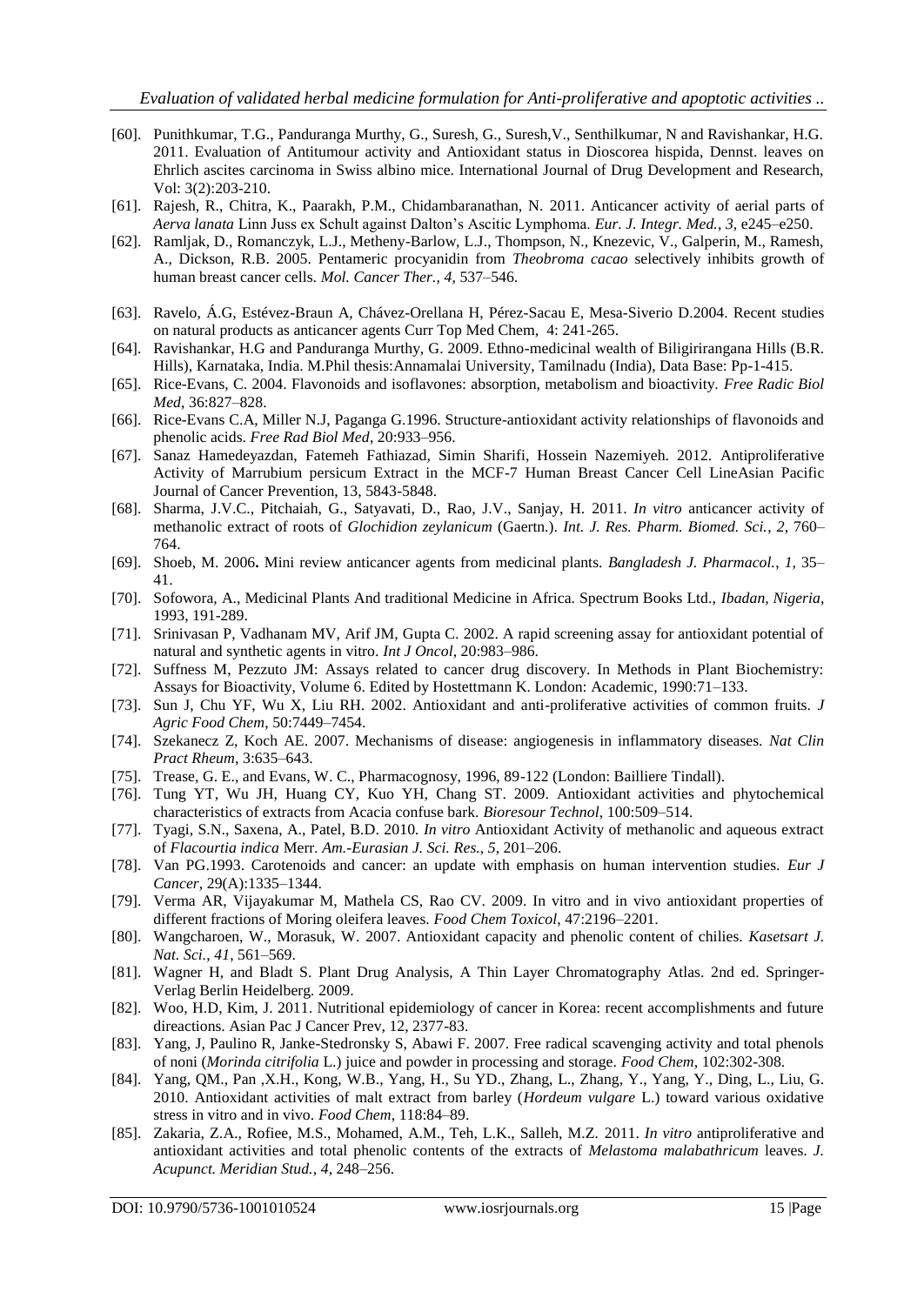

**Fig. 1A**-H: Ethno-Medicinal Plant Drugs (Emp) And Parts Of Tribal Medicinal Formulation (Hmf) **A:** *Andrographis serphyllifolia***, B:** *Dioscorea hispida*, **C & D:** Tubers of *Dioscorea hispida;* And processing of Tubers, **E:** *Glycosmis mauritiana,* **F:** *Nothopodytes nimoniana***, G & H:** Habit and Root samples of *Rauwolfia densiflora*,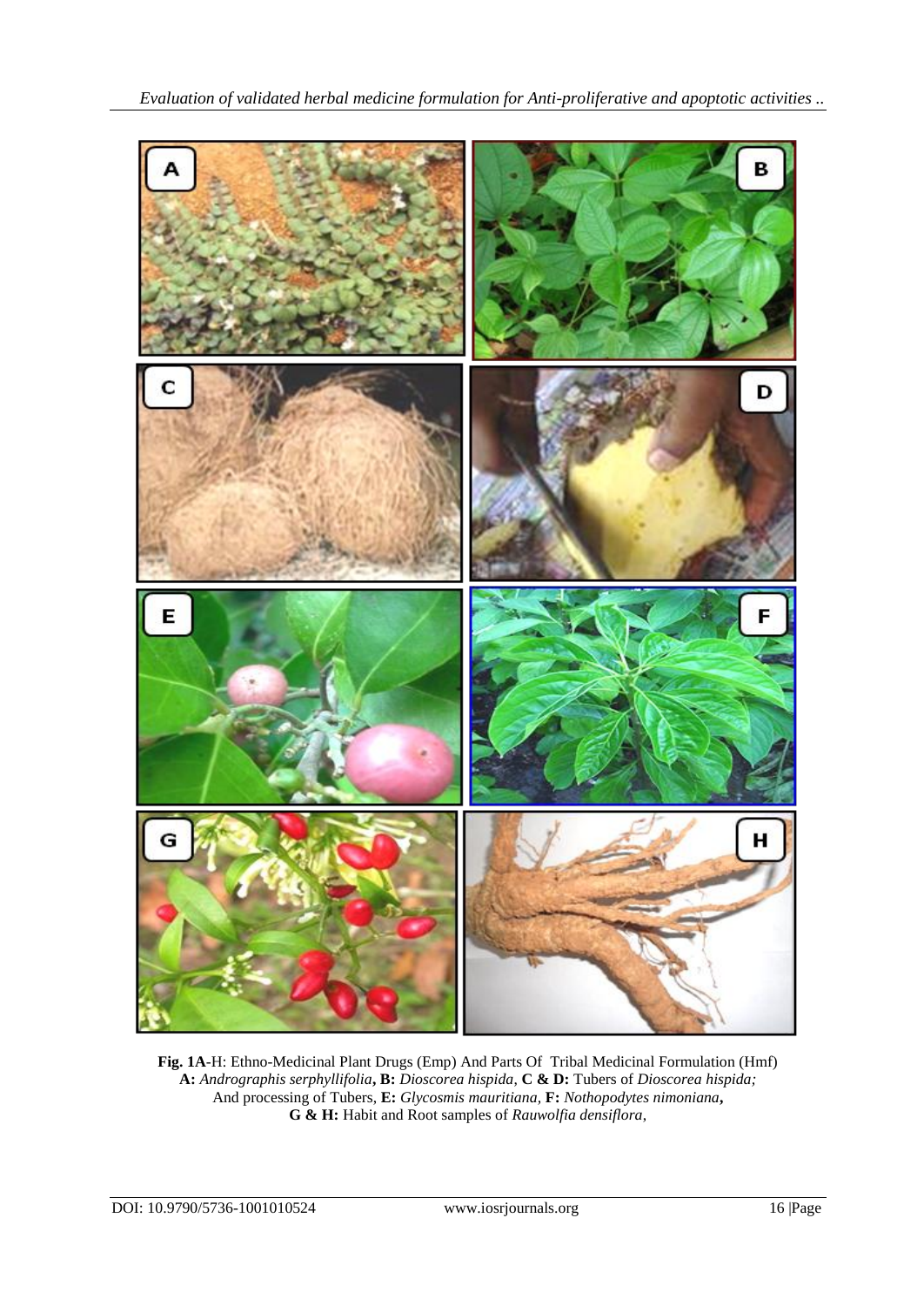**Table 1:**Validated Tribal Medicine formulation (HMF) and its components practiced for antiproliferative and antiinflammatory related ailments at Biligirirangana Hill Tracts, Karnataka.

| $\overline{S1}$ .      |                     | Ethno-medicinal plants with                                            | Family        | Plant<br>parts                                   | Quantity        | Validated      |  |
|------------------------|---------------------|------------------------------------------------------------------------|---------------|--------------------------------------------------|-----------------|----------------|--|
| No.                    | Vernacular Name.    |                                                                        |               | used                                             | (powder)        | of<br>Quantity |  |
|                        |                     |                                                                        |               |                                                  | (g/kg)          | HMF $(g)^*$    |  |
| $\mathbf{1}$           | Andrographis        | serphyllifolia                                                         | Acanthaceae   | Whole plant                                      | 20              |                |  |
|                        | Vahl. $(A)$         |                                                                        |               |                                                  |                 | $(A) 20+$      |  |
|                        |                     | Vr. Name: Kasinasara                                                   |               |                                                  |                 | $(D)15+$       |  |
| $\overline{2}$         | Dioscorea hispida   |                                                                        | Dioscoreaceae | <b>Tubers</b>                                    | 15              | $(G)$ 25+      |  |
|                        | Dennst. (D)         |                                                                        |               |                                                  |                 | $(N)$ 25+      |  |
|                        |                     | Vr. Name: Noolana hambu                                                |               |                                                  |                 | $(R)$ 15+      |  |
| $\overline{3}$         |                     | Glycosmis mauritiana<br>(Lam)                                          | Rutaceae      | leaves                                           | $\overline{25}$ |                |  |
|                        | Tanaka. (G)         |                                                                        |               |                                                  |                 | (HMF)          |  |
|                        |                     | Vr. Name: Orrange berry                                                |               |                                                  |                 | <b>ADGNR</b>   |  |
| $\overline{4}$         | Nothapodytes        | nimoniana,                                                             | Icacinaceae   | Leaves                                           | 25              | $= 100g$       |  |
|                        | Blume. (N)          |                                                                        |               |                                                  |                 |                |  |
|                        | Vr. Name:           |                                                                        |               |                                                  |                 |                |  |
| Durvasane mara         |                     |                                                                        |               |                                                  |                 |                |  |
| 5                      |                     | Rauwolfia densiflora Benth &                                           | Apocynaceae   | Leaves                                           | 15              |                |  |
|                        | Hook. $\bf{R}$ )    |                                                                        |               |                                                  |                 |                |  |
|                        |                     | Vr. Name: Snake root                                                   |               |                                                  |                 |                |  |
|                        |                     | DOSAGE, DURATION AND MODE OF TREATMENTS OF TRIBAL MEDICINE FORMULATION |               |                                                  |                 |                |  |
|                        |                     | It is applied on affected part of the                                  |               | <b>Duration:</b>                                 |                 |                |  |
|                        | <b>Paste of HMF</b> | wound, skin cut, infected region due to                                |               | Apply paste at wound area $\&$ cover with a thin |                 |                |  |
|                        |                     | tumour formation with few drops of                                     |               | cloth 4times/week                                |                 |                |  |
|                        |                     | Lime juice as external application.                                    |               |                                                  |                 |                |  |
|                        |                     | Ground & juice boiled with warm                                        |               | <b>Duration:</b>                                 |                 |                |  |
| <b>Decoction</b><br>of |                     | water & swallowed internally for                                       |               | One tsp two times a day for 7 days.              |                 |                |  |
| <b>HMF</b>             |                     | tumour related problems. Decoction                                     |               |                                                  |                 |                |  |
|                        |                     | with warm water/ goat milk for                                         |               |                                                  |                 |                |  |
|                        |                     | inflammation, skin destructions                                        | and           |                                                  |                 |                |  |
| related ailments       |                     |                                                                        |               |                                                  |                 |                |  |

**\****HMF obtained from TMM was validated by Authorized Ayurvedic Practitioner*

**Table. 2:** Phyto-chemical analysis in different extracts of HMF drug

| SL. | Phytochemicals | $\mathbf{A}$ | B              | $\mathcal{C}$            | D      | E   | F      | G      | Η                        |        |        |
|-----|----------------|--------------|----------------|--------------------------|--------|-----|--------|--------|--------------------------|--------|--------|
| No. |                |              |                |                          |        |     |        |        |                          |        |        |
| 1.  | Carbohydrate   | $+$          | $+$            | $+$                      |        |     | $+$    | $^{+}$ |                          | $^{+}$ | $^{+}$ |
| 2.  | Proteins       | $+$          | $^{+}$         | -                        | $^{+}$ |     | $^{+}$ | $^{+}$ | $^{+}$                   | -      | $^{+}$ |
| 3.  | Alkoloids      | $^{+}$       | $\overline{+}$ | $^{+}$                   | $^{+}$ | $+$ |        | -      |                          | $^{+}$ | $^{+}$ |
| 4.  | Flavonoids     | $^{+}$       | $+$            | $+$                      |        |     |        |        | $^{+}$                   |        |        |
| 5.  | Terpenoids     | $^{+}$       | $^{+}$         | $^{+}$                   | $^{+}$ |     |        |        |                          |        | $^{+}$ |
| 6.  | Tannins        | $+$          | $+$            | $\overline{\phantom{0}}$ | $+$    |     |        |        |                          |        | $+$    |
| 7.  | Phenol         | -            | $+$            | -                        |        |     |        |        |                          |        |        |
| 8.  | Saponin        | $+$          | $^{+}$         |                          |        |     |        |        | $\overline{\phantom{0}}$ |        | $^{+}$ |
| 9.  | Oils& fats     | $^{+}$       | $\,+\,$        |                          |        |     |        |        |                          |        | $^{+}$ |

A-Cold water, B-Hot water, C-Ethanol, D-Methanol, E-Acetone, F-Chloroform, G-petroleum ether, H-Ethyl acetate, I-Hexane, J-NaCl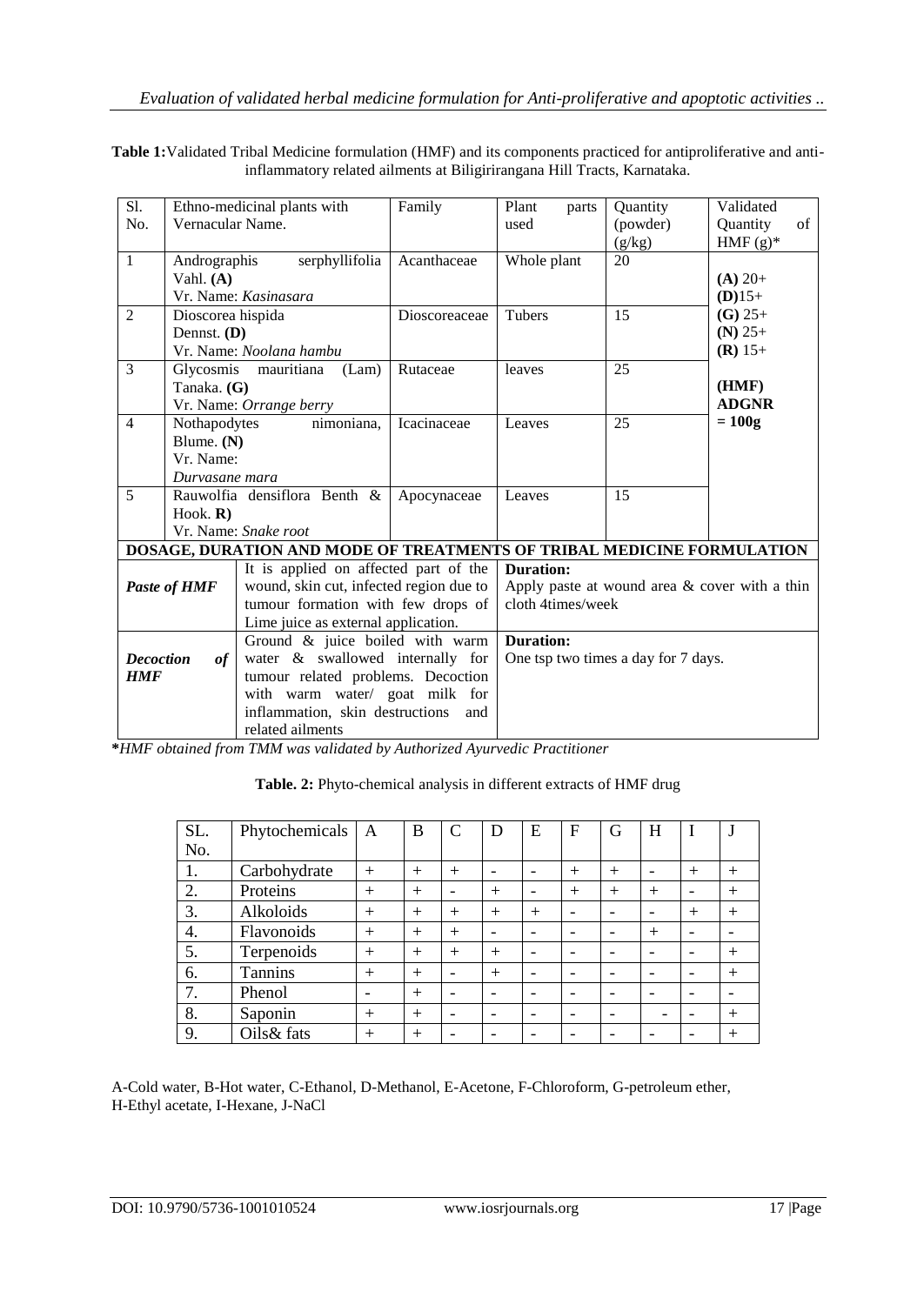| <b>Test</b><br><b>Variables</b> | <b>Plant Extrant</b> | $IC50\mu g/ml$  |
|---------------------------------|----------------------|-----------------|
| <b>Sample</b>                   | HMF drug extract     | $7+0.74$        |
| Référence                       | Gallic acid          | $1.72 \pm 0.03$ |

**Table 3.** Antioxidant activity (ABTS) free radical scavenging activity in HMF drug

**Table 4.** Showing column fractions of Crude drug in Column Chromatography

| <b>Column</b><br>eluents<br>of ethanol extract | Distance moved by<br>the compound(cm) | Distance moved by<br>the solvent(cm) | <b>Retention</b><br>factor(cm) |
|------------------------------------------------|---------------------------------------|--------------------------------------|--------------------------------|
| Crude sample                                   | 14.7                                  | 19.5                                 | 0.754                          |
| Fraction 1                                     | 16.1                                  | 19.5                                 | 0.826                          |
| Fraction 2                                     | 16.1                                  | 19.5                                 | 0.826                          |
| Fraction 3                                     | 16.2                                  | 19.5                                 | 0.83                           |
| Fraction 4                                     | 15.8                                  | 19.5                                 | 0.81                           |





**A**: *A. serpyllifolia*, **B**: *D.hispida*; **C:** *G. mauritiana*; **D:** *N.nimmoniana*; **E:** *R. densiflora* Stationary phase: Silica gel GF254; Mobile phase: toluene: chloroform: ethanol = 5: 5:2) {(Observed under ultra violet light 254 nm (A) and 366nm (B)}

# **Evaluation of Anticancer activity**

**Table 5.** Showing Tryphan Blue assay values in different concentrations of HMF drug

| SL. No       | Concentration | % Cell Death |
|--------------|---------------|--------------|
|              | Media         | 8.39         |
| $\mathbf{2}$ | Vehicle       | 17.46        |
| 3            | 10%           | 48.82        |
|              | 6%            | 41.72        |
| 5            | 5%            | 39.6         |
| 6            | 4%            | 30.26        |
|              | 3%            | 26.6         |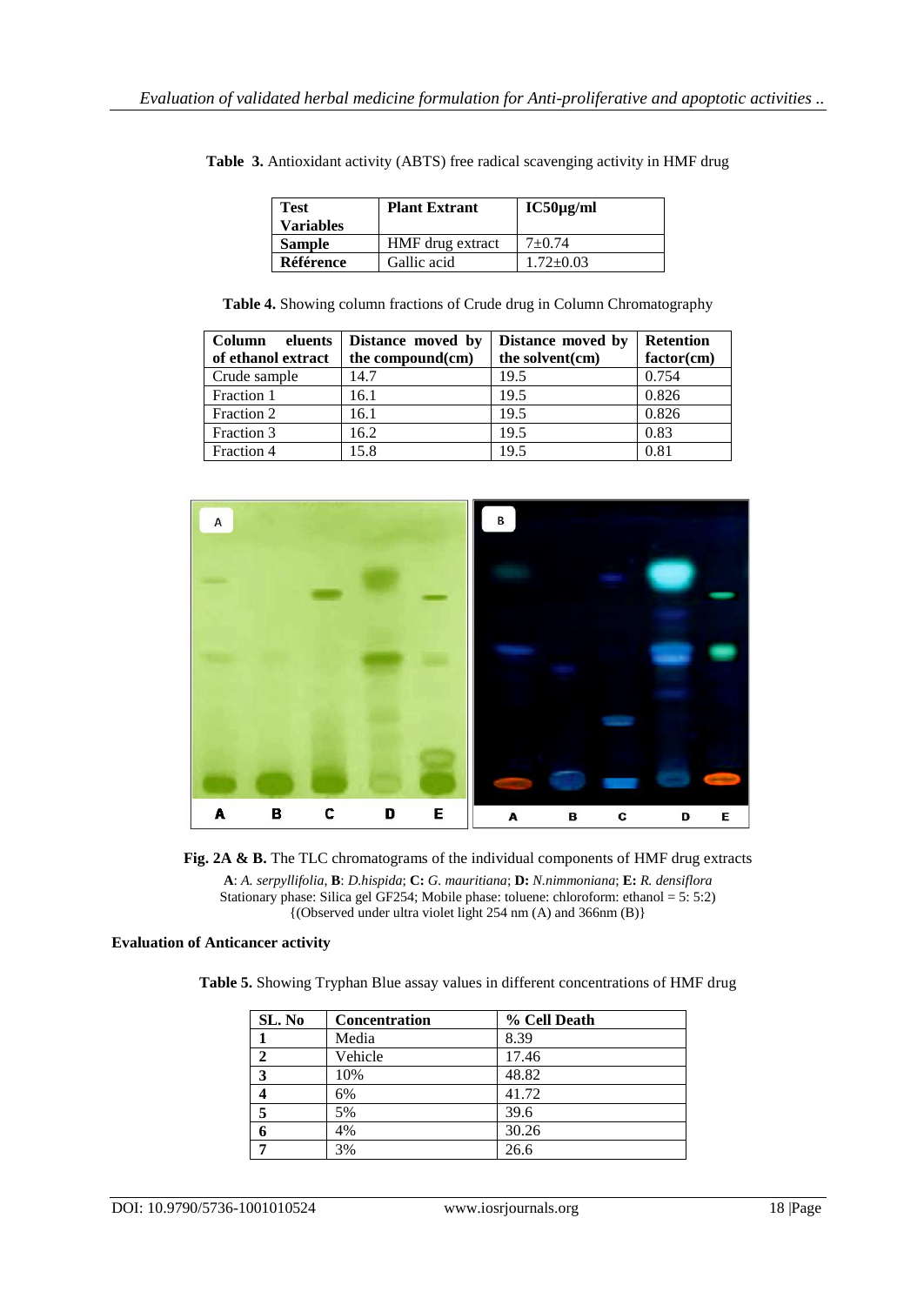

**Fig. 3.** Showing the % of cell death after Trypan blue assay in different concentrations of HMF drug

| <b>Table 6.</b> Showing $IC_{50}$ value of cells from MTT assay after 24hrs of incubation in |
|----------------------------------------------------------------------------------------------|
| different concentrations of HMF drug.                                                        |

| <b>Concentration</b><br>ethanol extract | of | crude | % viability of cells | $IC50\mu g/ml$ |
|-----------------------------------------|----|-------|----------------------|----------------|
| media                                   |    |       |                      |                |
| vehicle                                 |    |       | 32.12                |                |
| 10                                      |    |       | 47.22                |                |
| 9                                       |    |       | 42.00                |                |
| 8                                       |    |       | 33.82                |                |
|                                         |    |       | 24.84                | 5.45           |
| 6                                       |    |       | 11.11                |                |
| 5                                       |    |       | 20.42                |                |
| $\overline{\mathbf{4}}$                 |    |       | 26.96                |                |
| 3                                       |    |       | 38.72                |                |



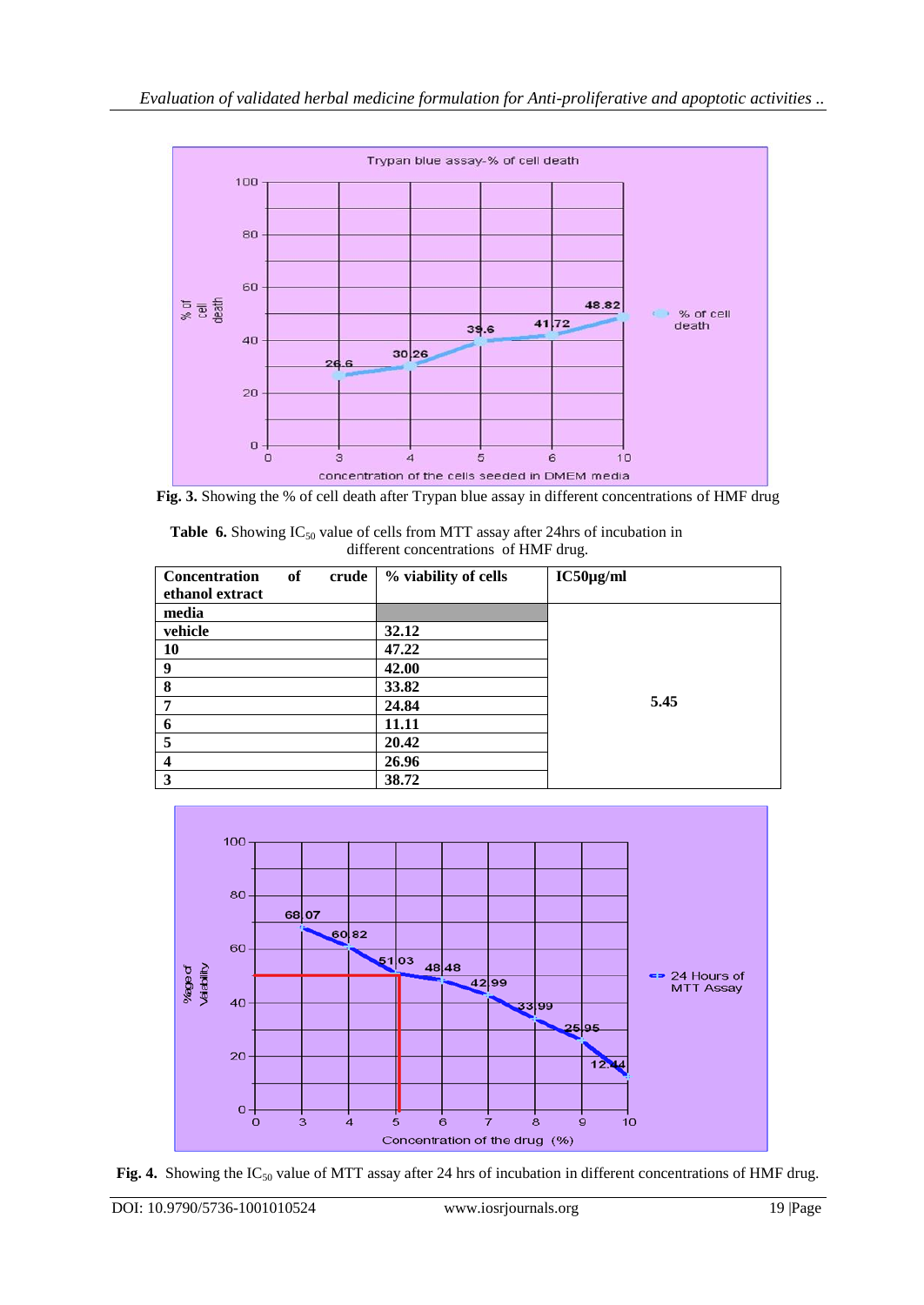| Concentration of crude ethanol | % Viability of cells | $IC50\mu g/ml$ |
|--------------------------------|----------------------|----------------|
| extract                        |                      |                |
| media                          |                      |                |
| <b>Vehicle</b>                 | 96.69                |                |
| 10                             | 47.52                |                |
| 9                              | 24.75                |                |
| 8                              | 11.22                |                |
| 7                              | 3.96                 | 5.1            |
| 6                              | 13.20                |                |
| 5                              | 17.49                |                |
| $\overline{\mathbf{4}}$        | 33.99                |                |
| 3                              | 46.20                |                |

Table 7. Table showing IC<sub>50</sub> value of cells from MTT assay after 48hrs of incubation in different concentrations of HMF drug



Fig. 5. Showing the IC<sub>50</sub> value of MTT assay after 48 hrs of incubation in different concentrations of HMF drug



**Fig. 6.** MTT assay in different concentrations of aqueous extract of HMF drug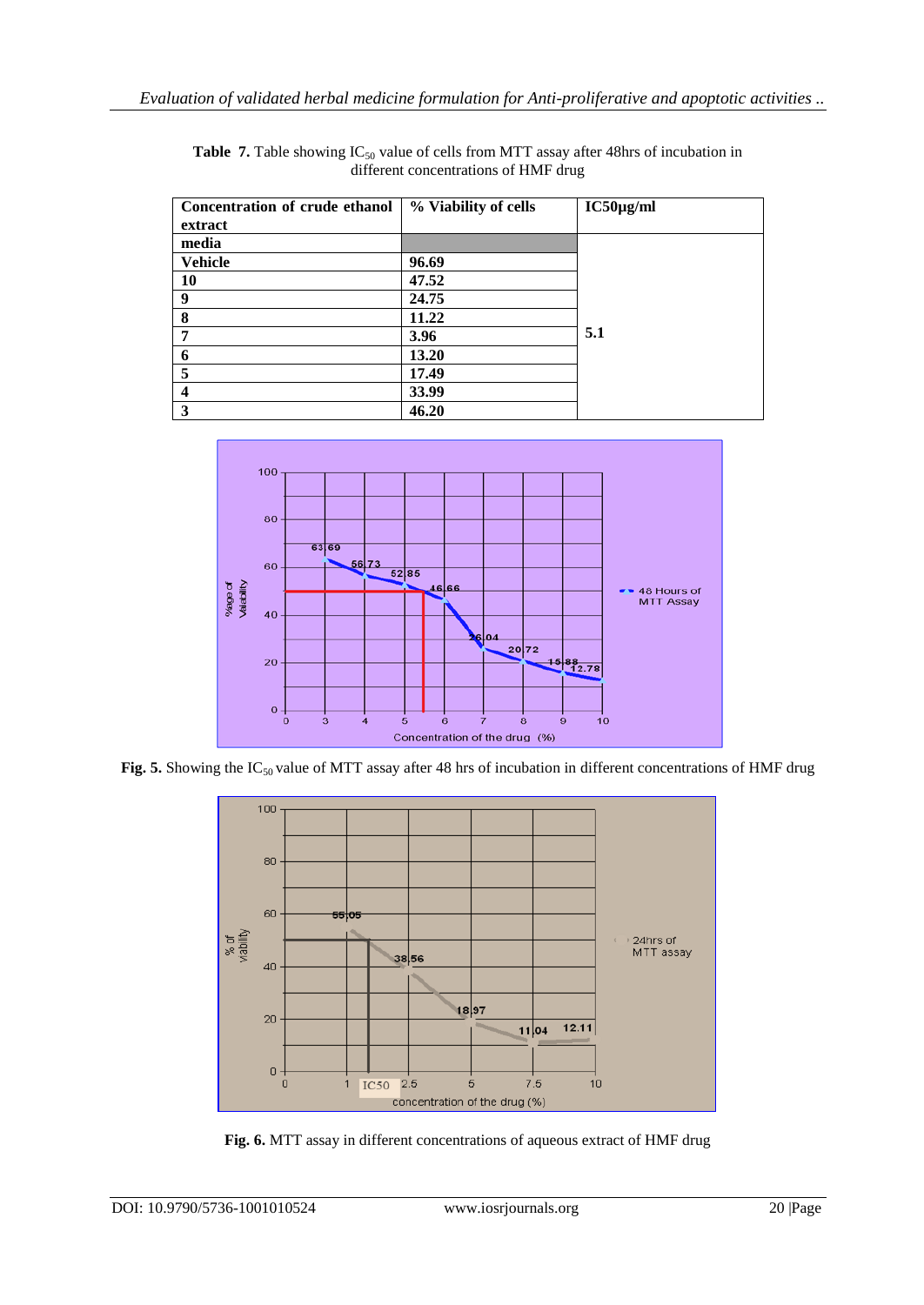

**Fig. 7.** MTT assay in different concentrations of HMF drug for 24hrs



**Fig. 8.** Trypan Blue assay in different concentrations of HMF drug for 48hrs Anticancer activity from different (Crude) concentrations of HMF drug



**Fig. 9A & B.** MTT Assay in different concentrations HMF drug (24 and 48 hrs)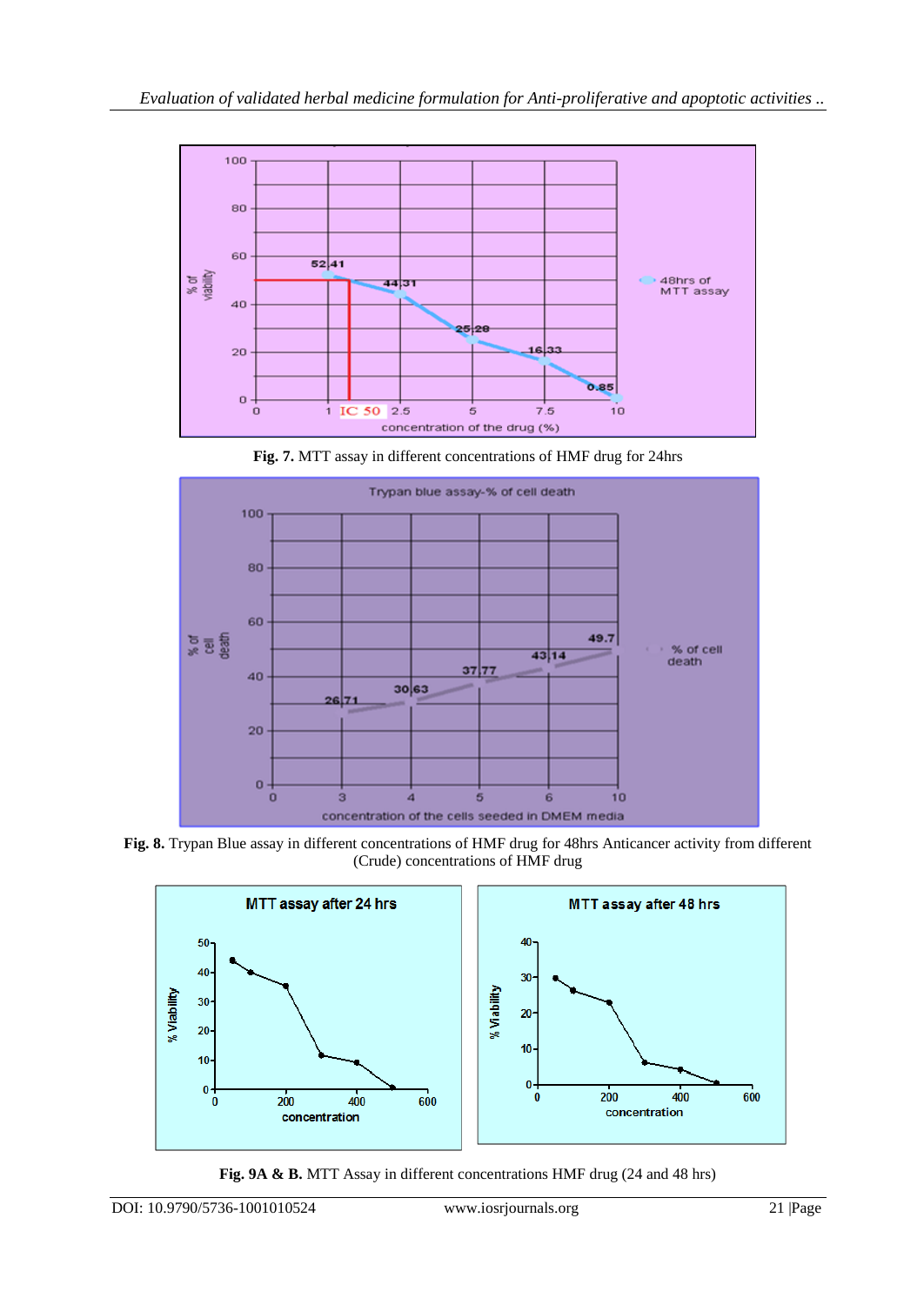

**Fig.10.** Trypan blue test in different concentrations HMF drug for 24 hours



Fig. 11. Trypan blue test in different concentrations HMF drug for 48 hours

**Apoptosis of HeLa cells after the action of HMF drug extract**



**Fig. 12.** Trypan Blue Assay -Lowest concentration: 20 to 30% Cell death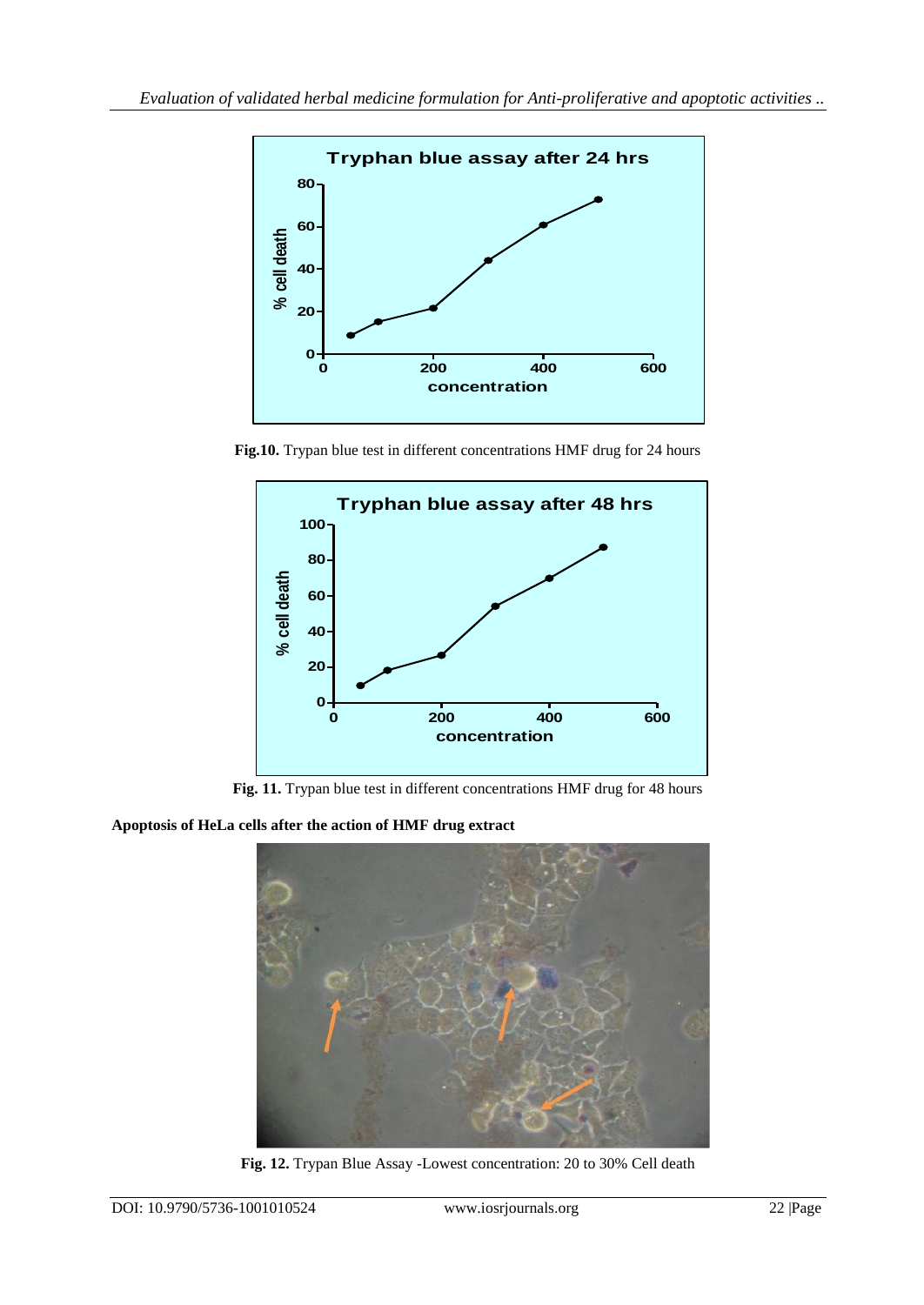

**Fig. 13.** MTT Assay showing crystallization of the cell matrix in 48 hours



**Fig. 14.** Hoechst's Assay – High Concentration: 100% Cell death Apoptosis of MCF-7 Cells, after the action of HMF drug extract



**Fig. 15.** MTT Assay-Crystal formation (24hrs) in Ethno-medicinal plants Formulation HMF drug